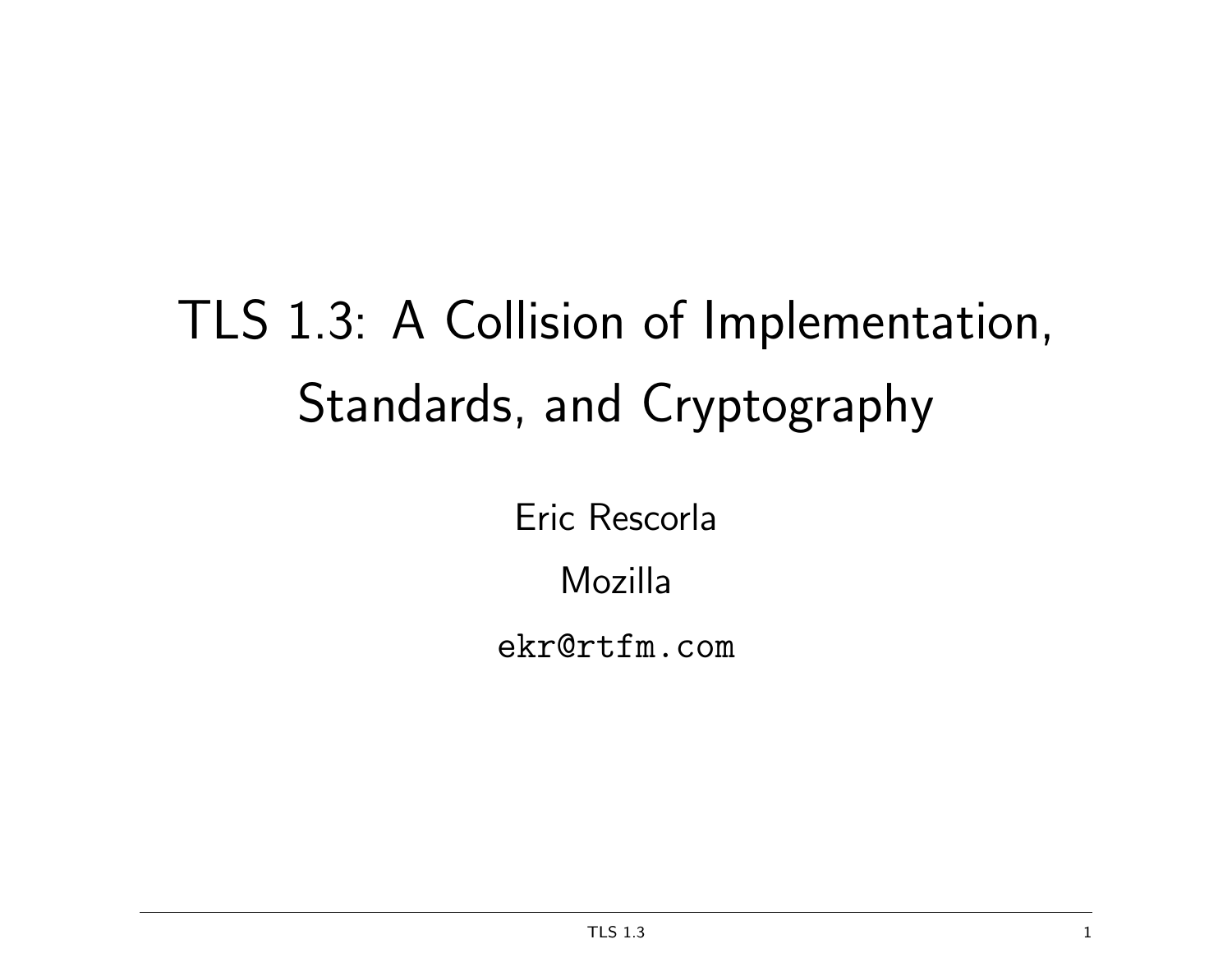# TLS 1.3 Objectives

- *Clean up:* Remove unused or unsafe features
- Security: Improve security by using modern security analysis techniques
- Privacy: Encrypt more of the protocol
- Performance: Our target is a 1-RTT handshake for naive clients; 0-RTT handshake for repeat connections
- Continuity: Maintain existing important use cases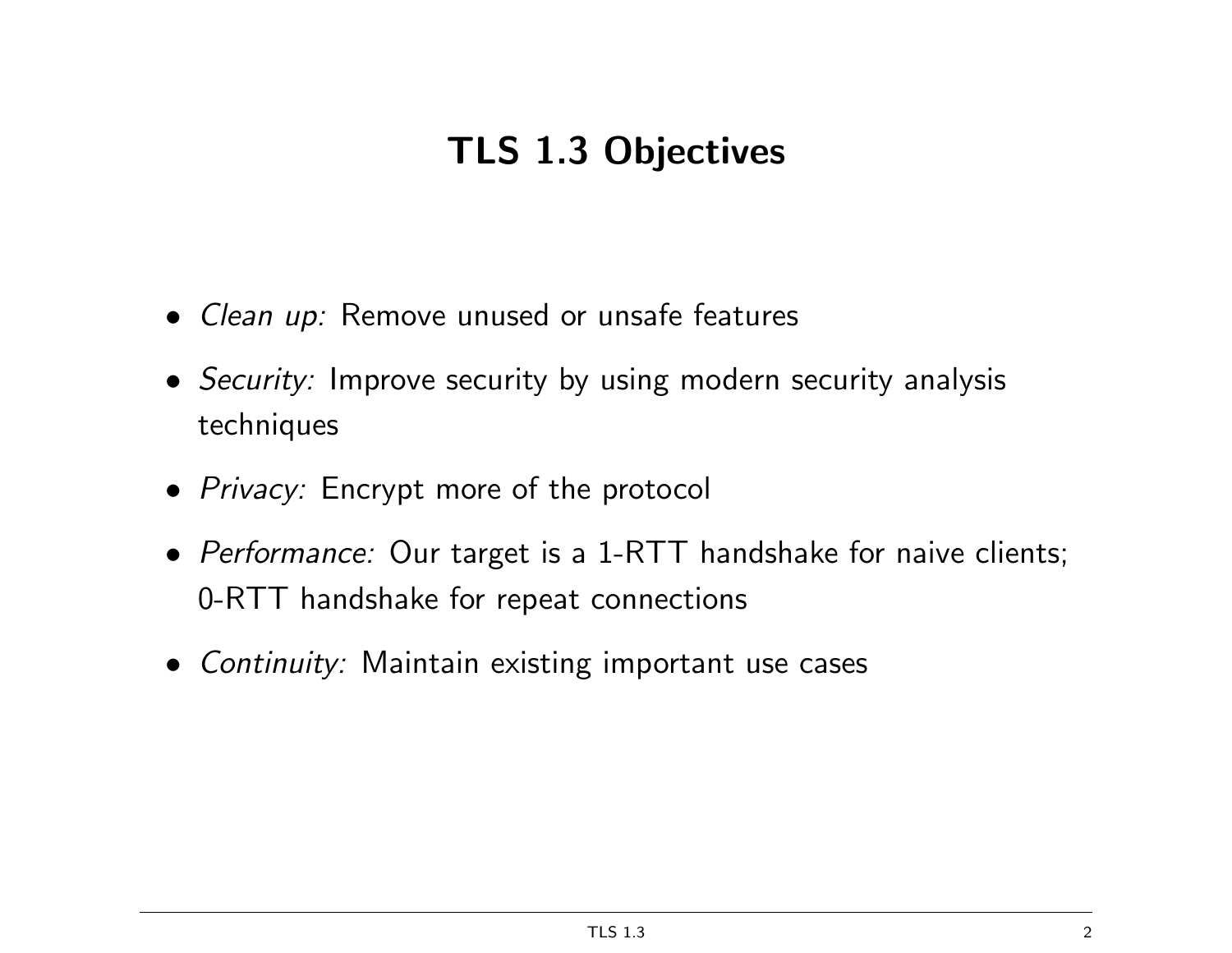# TLS 1.3 Objectives

- *Clean up:* Remove unused or unsafe features
- Security: Improve security by using modern security analysis techniques
- Privacy: Encrypt more of the protocol
- Performance: Our target is a 1-RTT handshake for naive clients; 0-RTT handshake for repeat connections
- Continuity: Maintain existing important use cases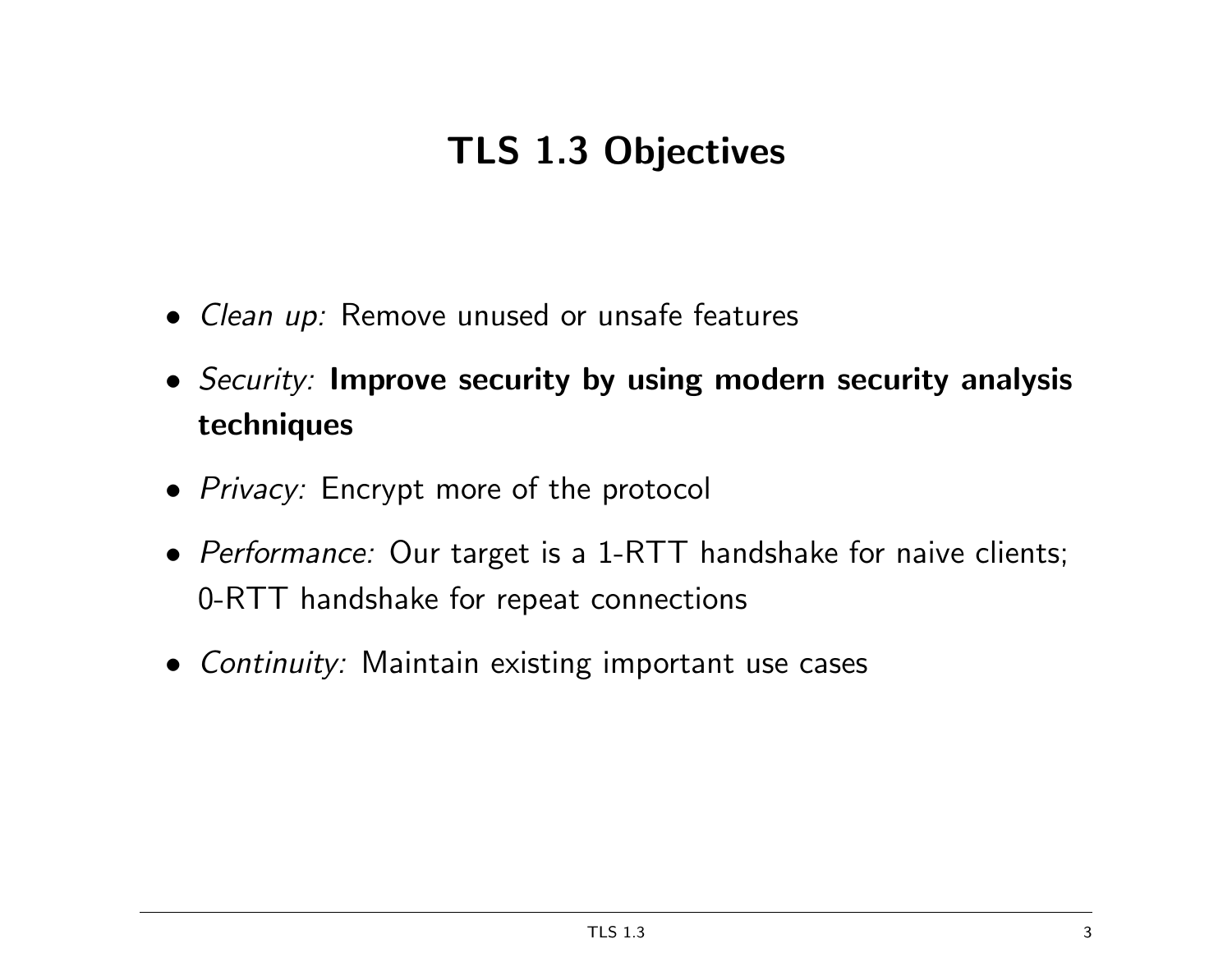#### Look, just don't break anything...

- 1. It must be safe to
	- Be a TLS 1.3 server with any client
	- Offer TLS 1.3 to most servers (we expect some fallback logic...)
- 2. Drop-in for both servers and clients
	- Must work with the same certificates
	- Should be able to just update your library
- 3. Some use cases may require reconfiguration
	- But this needs to be detectable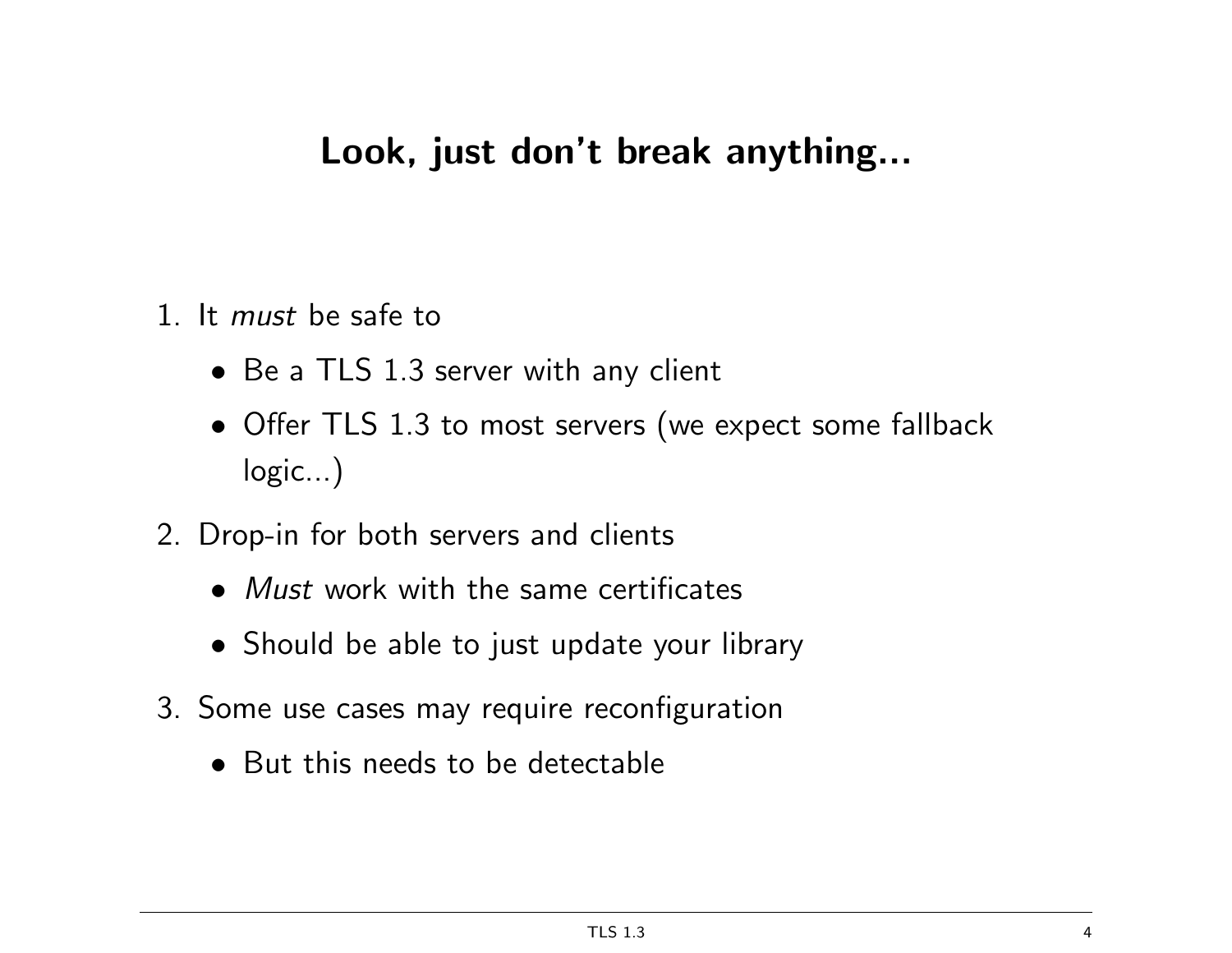#### Removed Features

- Static RSA
- Custom (EC)DHE groups
- Compression
- Renegotiation<sup>∗</sup>
- Non-AEAD ciphers
- Simplified resumption

∗ Special accommodation for post-handshake client authentication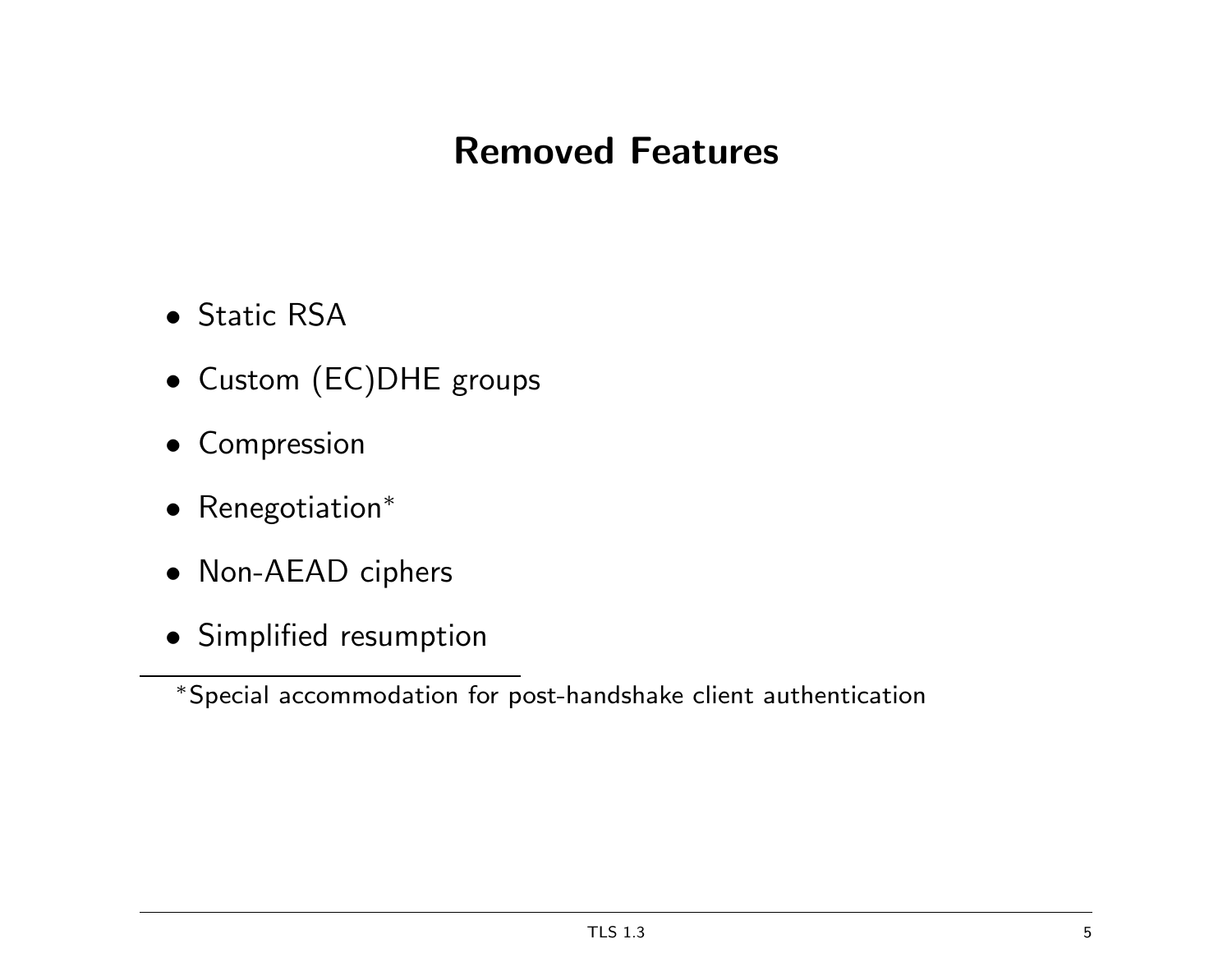### Optimizing Through Optimism

- TLS 1.2 assumed that the client knew nothing
	- First round trip mostly consumed by learning server capabilities
- TLS 1.3 narrows the range of options
	- Only (EC)DHE
	- Limited number of groups
- Client can make a good guess at server's capabilities
	- Pick its favorite groups and send a DH share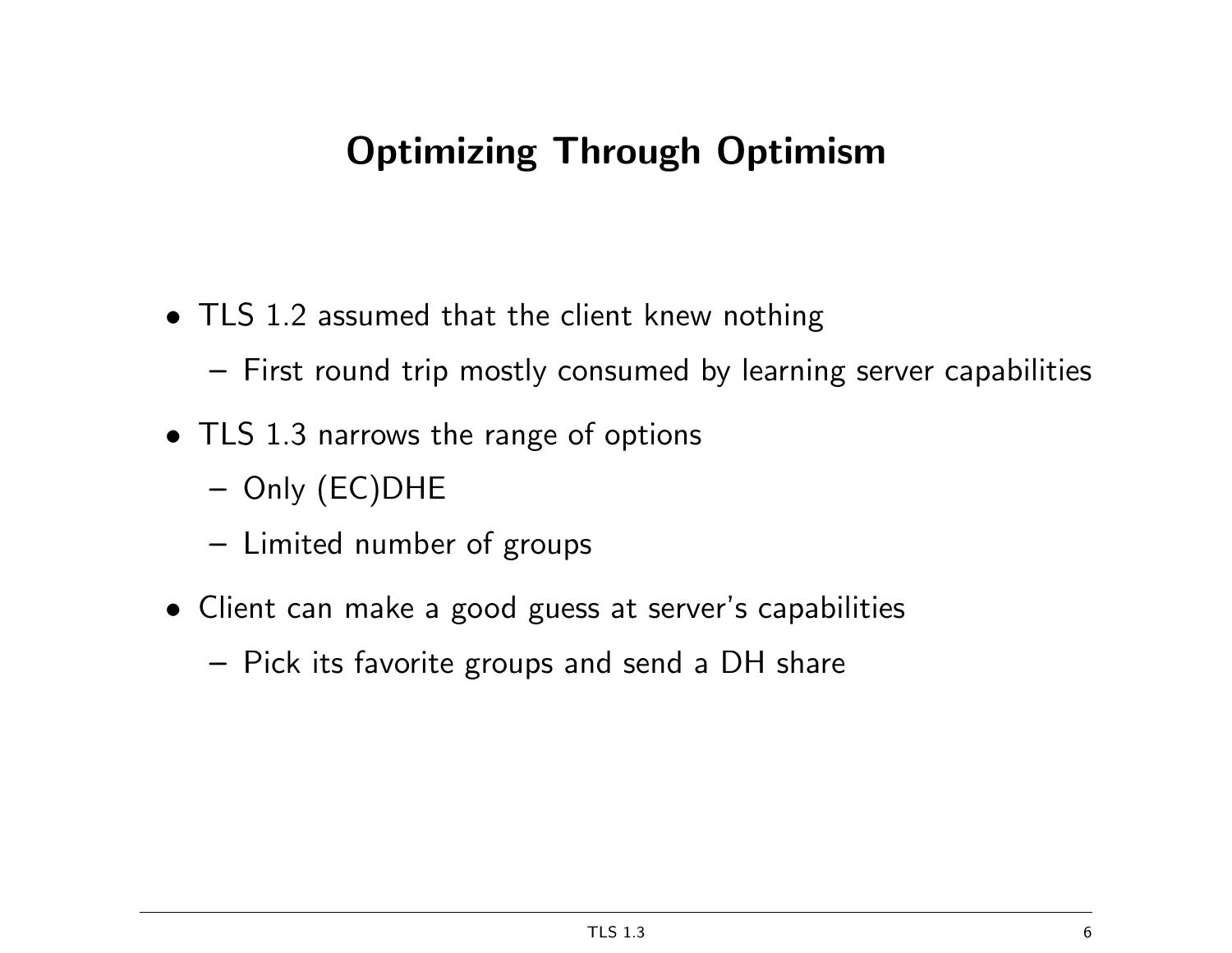#### TLS 1.3 1-RTT Handshake Skeleton



- Server can write on its first flight
- Client can write on second flight
- Keys derived from handshake transcript through server MAC (\*)
- Server certificate is encrypted
	- Only confidential against passive attackers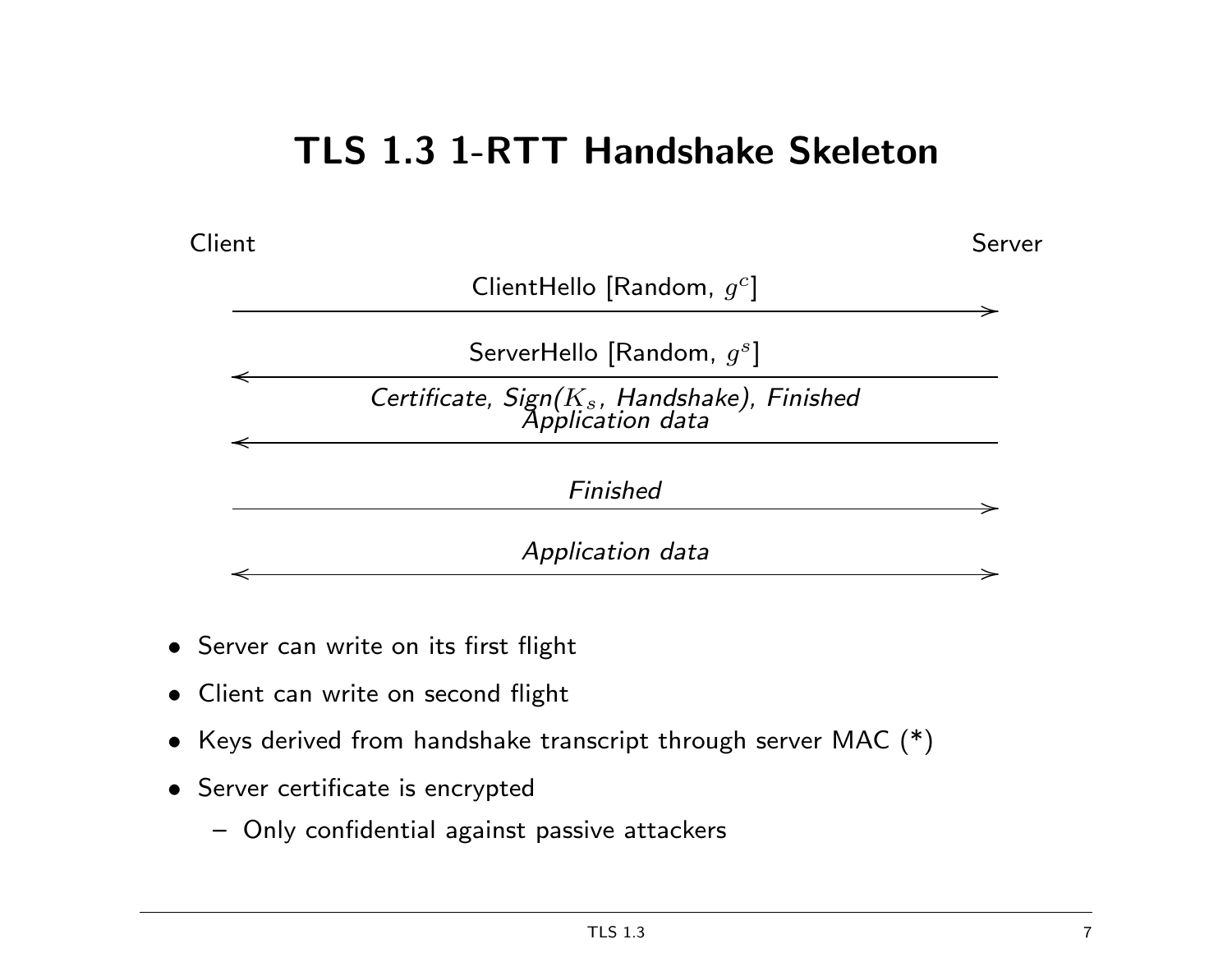#### Why are we using signatures here?

- Constraint  $#2$ : This needs to work with existing certificates
	- Biggest issue for RSA (though ECDSA certificates  $\neq$  ECDHE certificates)
- Why not statically sign an (EC)DHE share (cf. QUIC, OPTLSv1)?
	- Concerns about bogus signatures
		- ∗ Temporary compromise becomes permanent compromise
			- (big deal if the *signing* key is in an HSM)
		- ∗ Remote cryptographic attacks as in [JSS15]
	- Concerns about analyzing delegation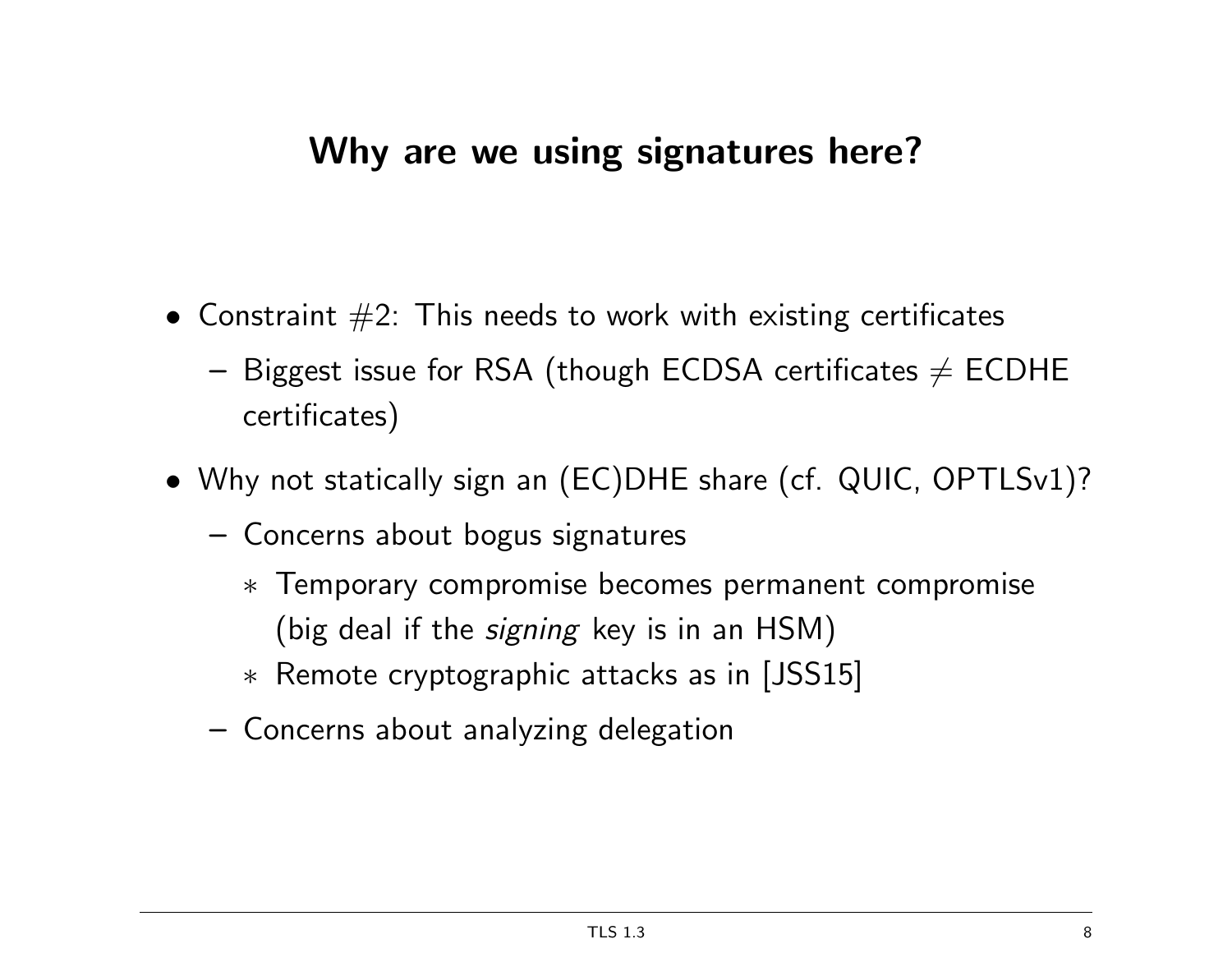# TLS 1.3 1-RTT Handshake w/ Client Authentication Skeleton



- Client certificate is encrypted
	- Confidential against an active attacker
- Effectively SIGMA [Kra03]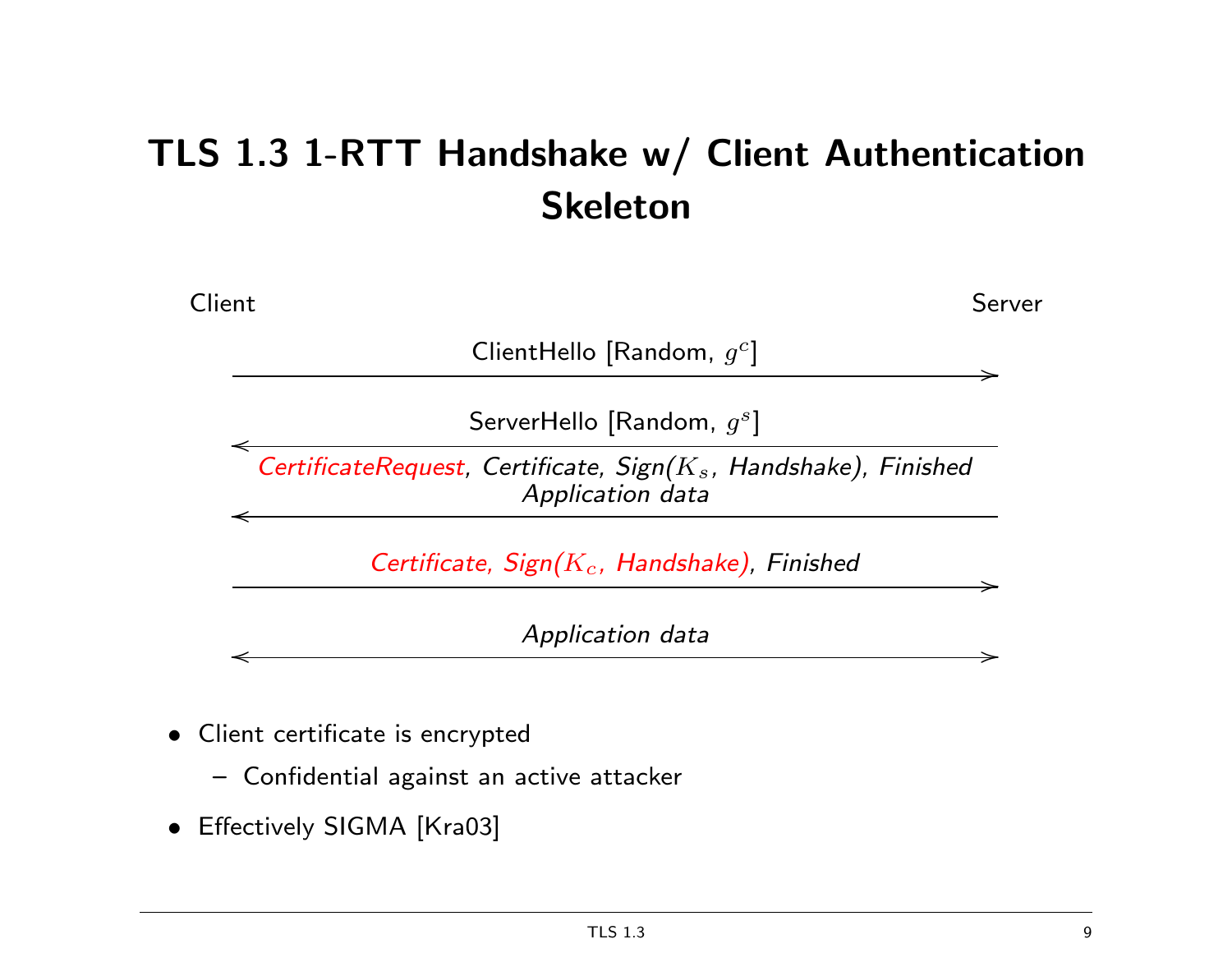### Resumption

- TLS has always supported a "resumption" mode
	- Amortize first public key exchange across multiple connections
- Historically a huge performance win
- Maybe less so now
	- Widespread use of ECC
	- $-$  Lower connection counts with HTTP/2
- But we don't want to take a performance regression (see constraint  $\#1)$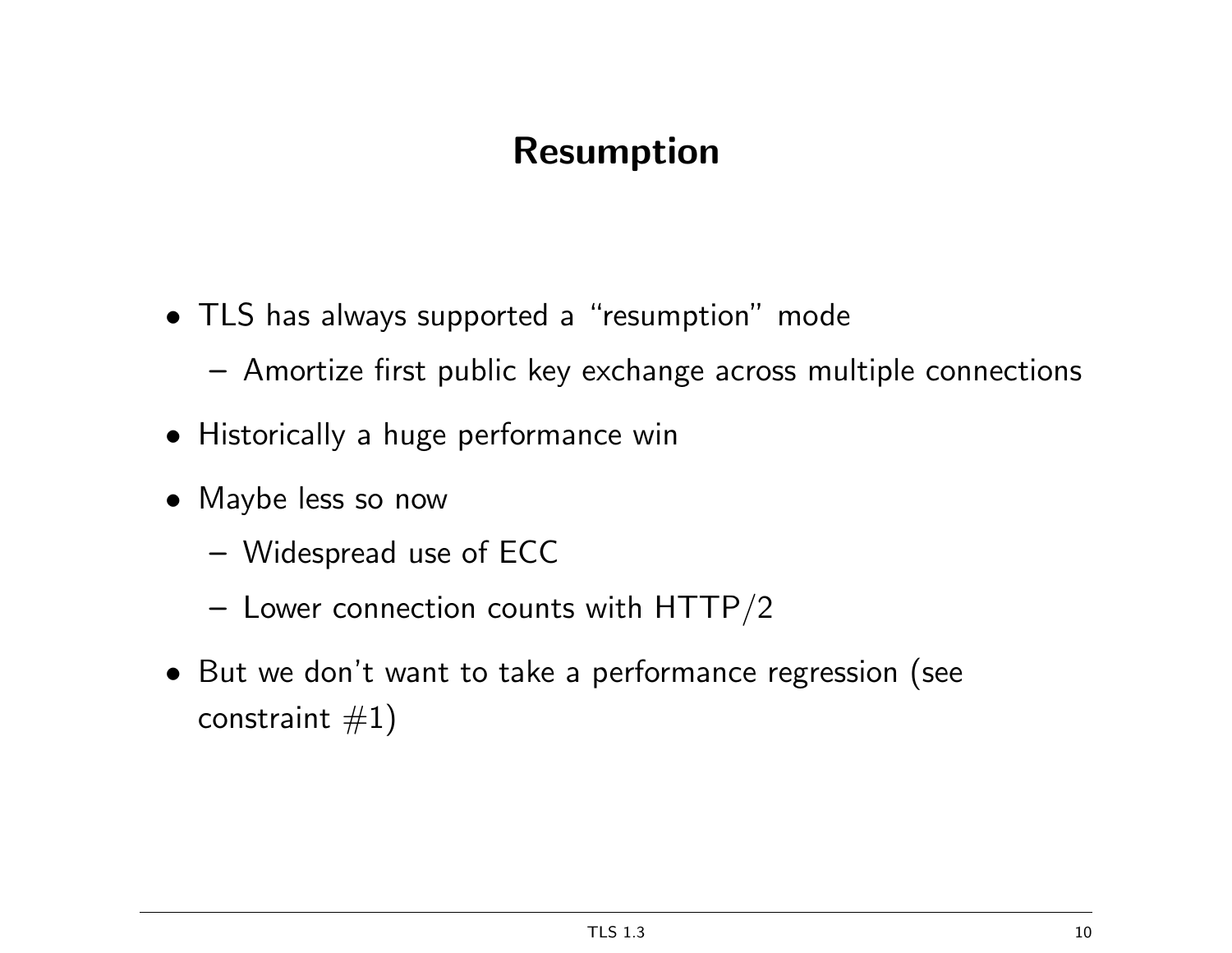#### Pre-Shared Keys and Resumption

- TLS 1.2 already supported a Pre-Shared Key (PSK) mode
	- Used for IoT-type applications
- Two major modes
	- Pure PSK
	- $-$  PSK  $+$  (EC)DHE
- TLS 1.3 merges PSK and resumption
	- Server provides a key label
	- ... bound to a key derived from the handshake
	- Label can be a "ticket" (encryption of the key)
	- Improvement: this key is independent of ordinary traffic keys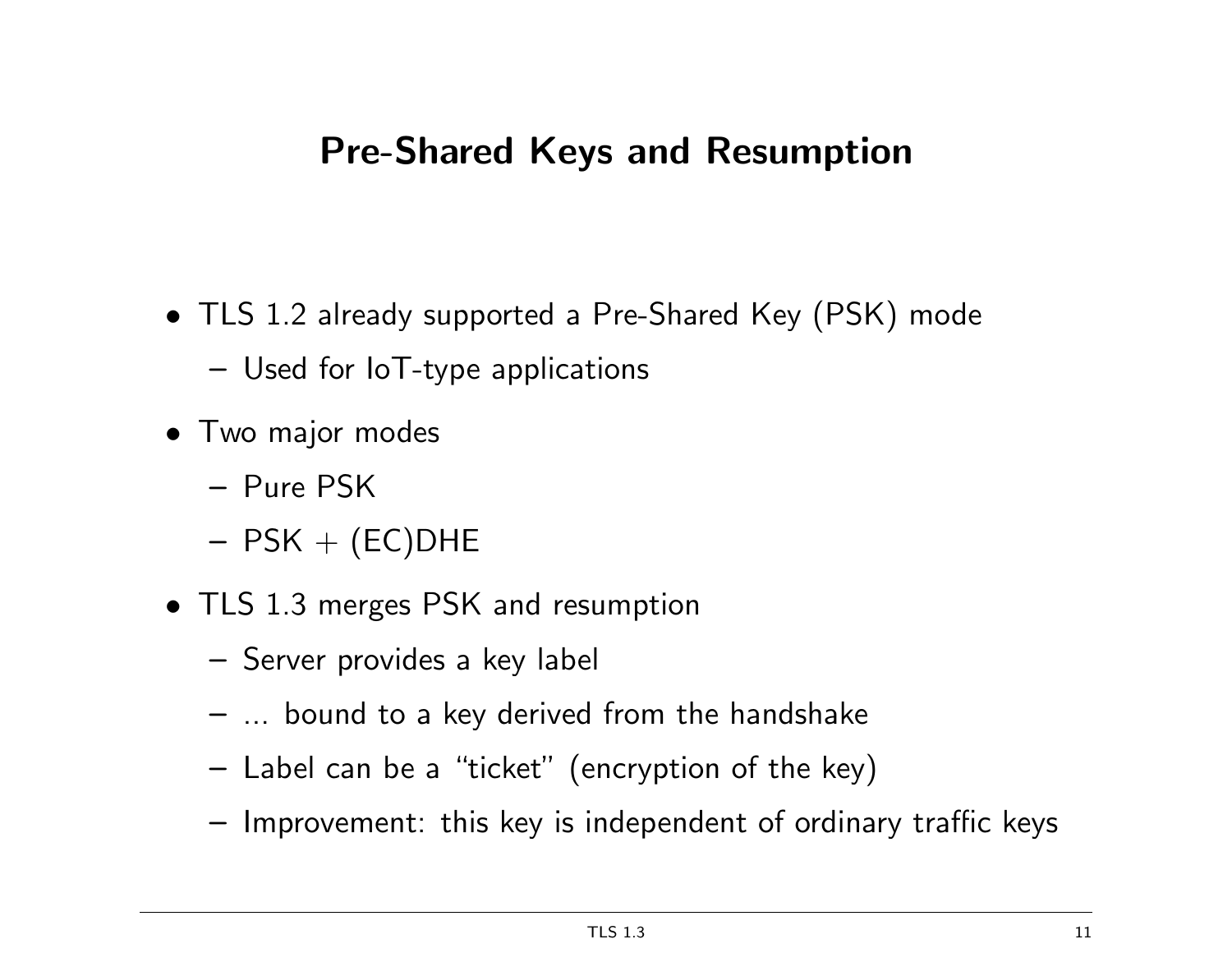#### Pre-Shared Key Handshake Skeleton



• Can use either PSK or (EC)DHE-PSK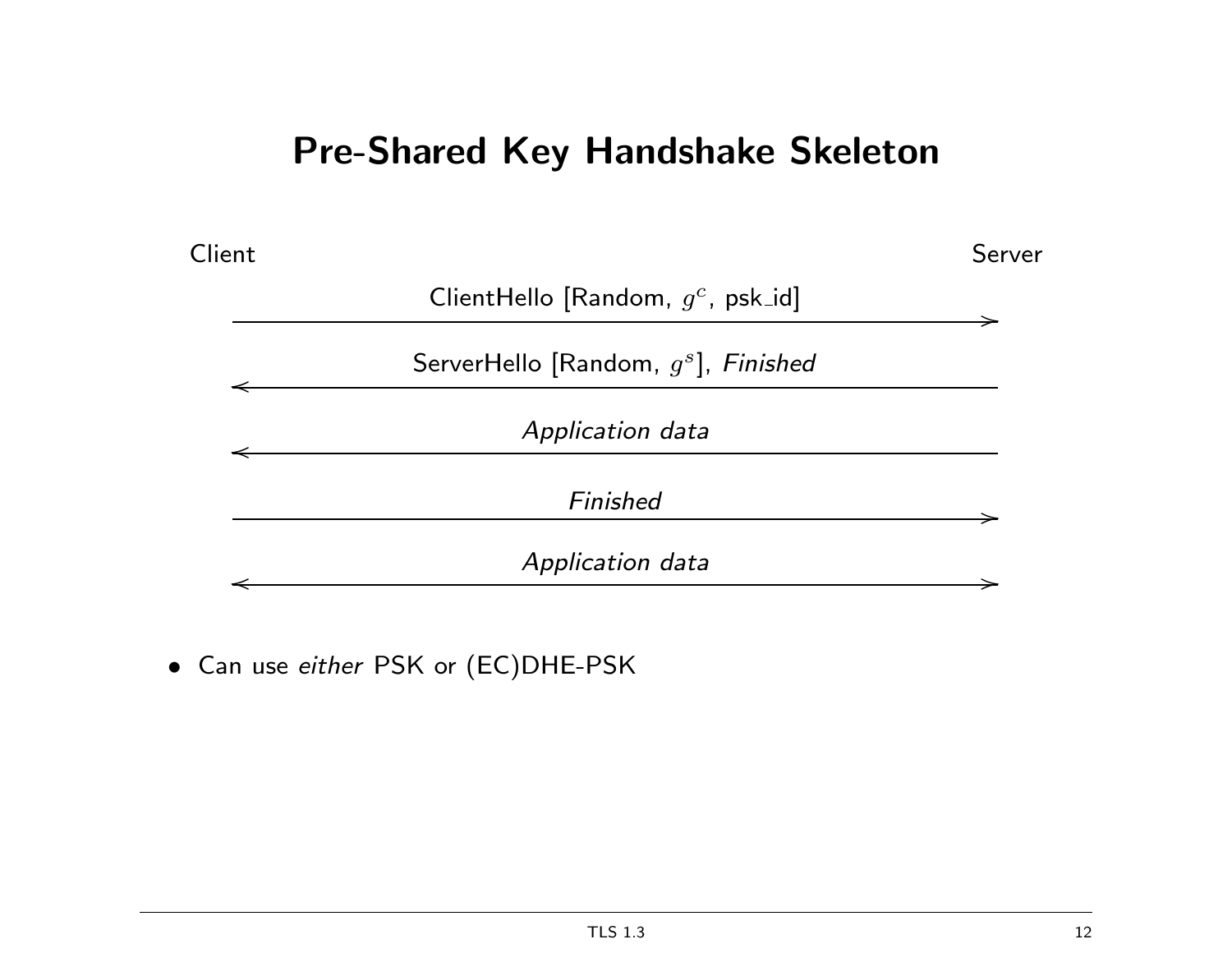# 0-RTT Data

- Important performance improvement for TLS 1.3 over TLS 1.2
- Initially we had two 0-RTT modes
	- Semi-static (EC)DHE
	- Pre-shared key resumption
- Strong consensus to keep only the PSK mode for now
	- Better fit with existing resumption model
	- Simpler to implement and specify
- Simultaneous suggestions by implementors (Cloudflare) and researchers (Fournet et al.)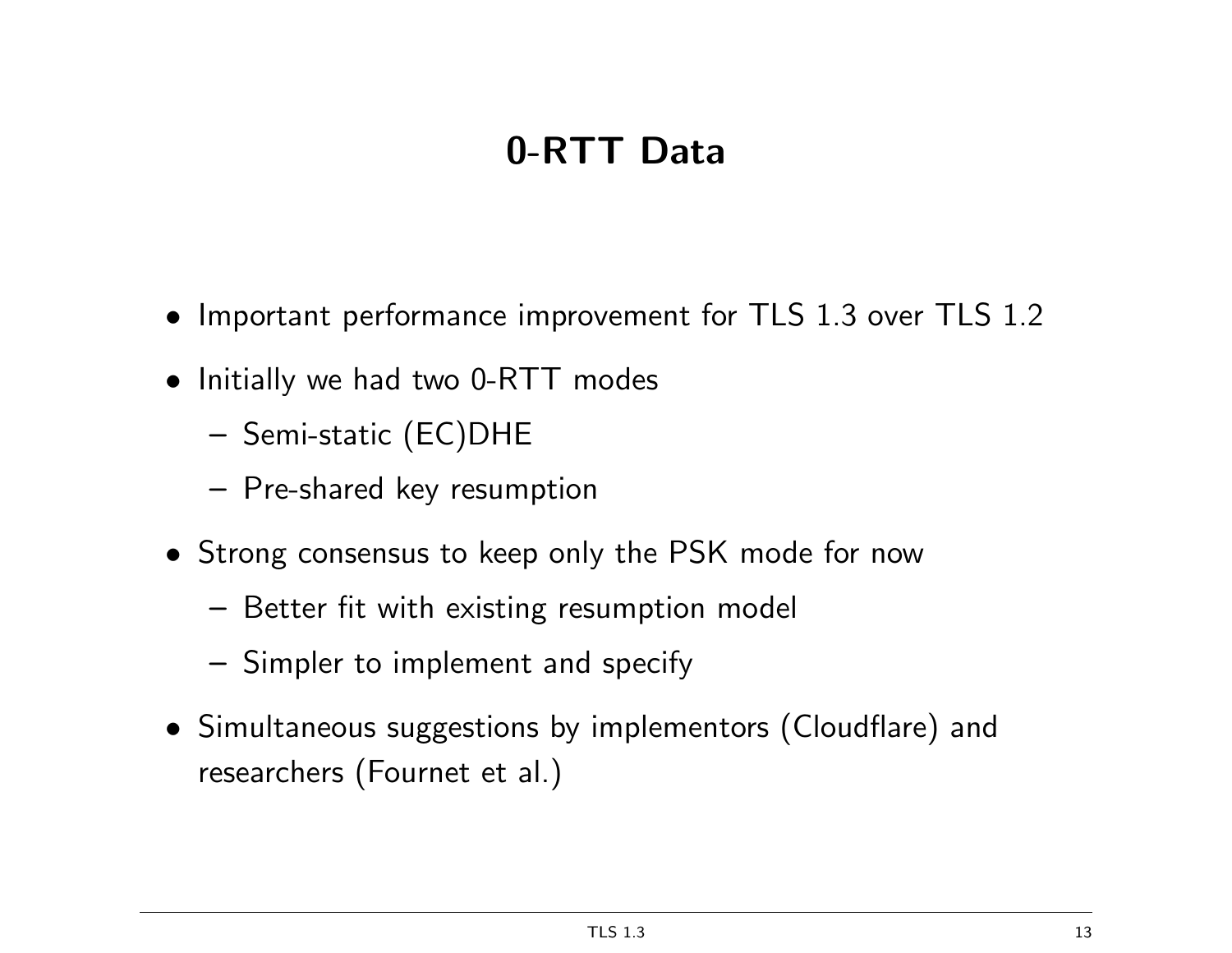# TLS 1.3 0-RTT

| Client |                                                 | Server |
|--------|-------------------------------------------------|--------|
|        | ClientHello [Random, $g^c$ , psk_id], $Finshed$ |        |
|        | Application data, end_of_early_data             |        |
|        | ServerHello [Random, $g^s$ ], Finished          |        |
|        | Application data                                |        |
|        | Finished                                        |        |
|        | Application data                                |        |
|        |                                                 |        |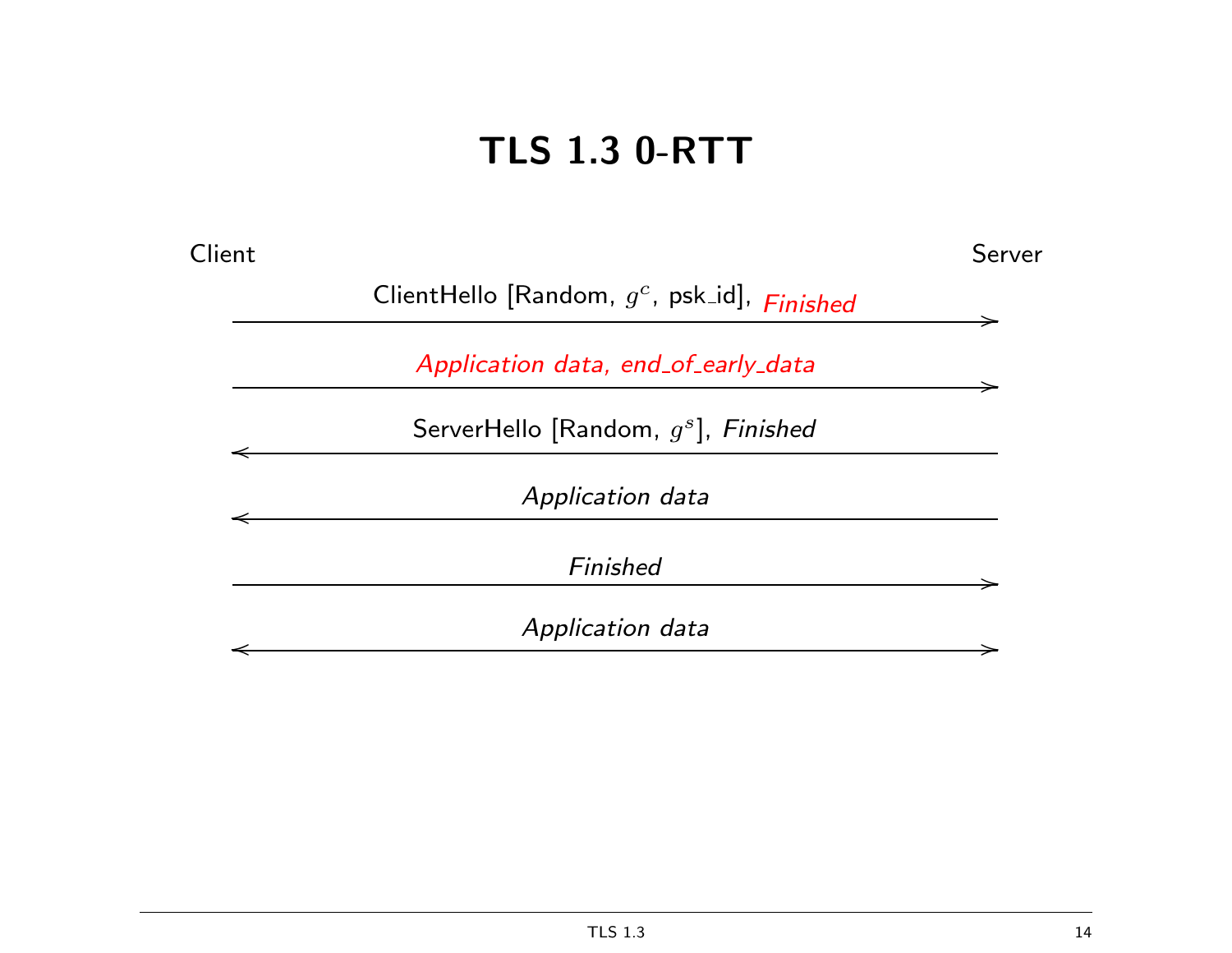#### Involvement with Research Community

- Typically standards get developed and then analyzed
	- Hard to fix defects in the field
	- Takes a long time
	- We're still finding problems in TLS 1.2
- Trying to do something different with TLS 1.3
- Huge amount of interest from academia in TLS 1.3 development
	- 9 papers at TRON workshop
	- 3 papers at Oakland
	- At least 3 security proofs of working drafts  $[CHSvdM16, DFGS16, KMO+16]$  and more on the way
- Very interactive process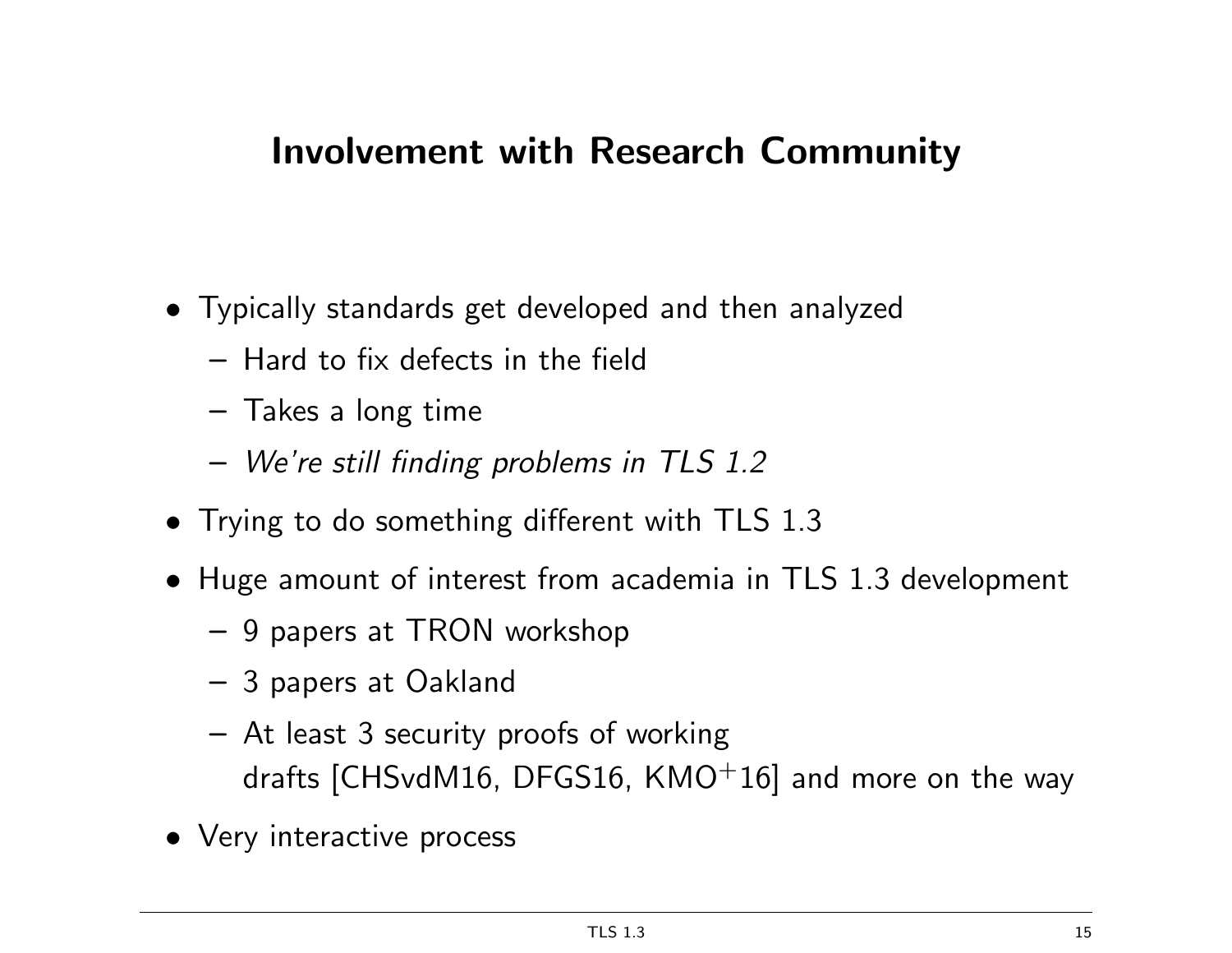### Areas of collaboration (a nonexhaustive list)

- Design contributions (especially OPTLS[KW15], INRIA/Microsoft)
- Participation in the standards process
- Implementation/interop testing
- Ongoing analysis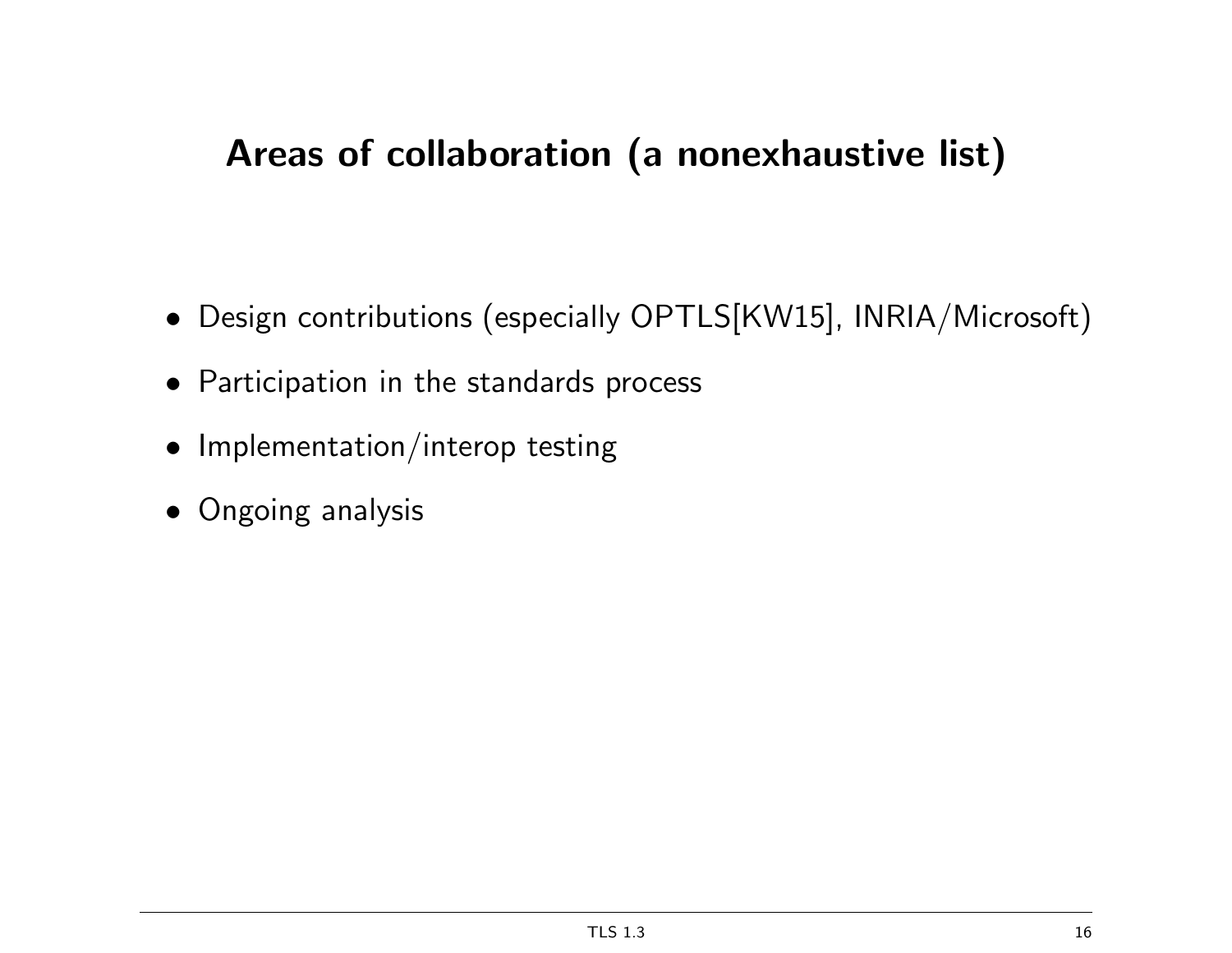#### Case study 1: Key Separation

• Prior versions of TLS 1.2 use the same keys for encrypting the traffic and parts of the handshake. This made cryptographers sad:

"Although they do not suffer from clear attacks, various key agreement protocols (for example that used within the TLS protocol) are deemed as insecure by existing security models for key exchange. The reason is that the derived keys are used within the key exchange step, violating the usual key-indistinguishability requirement.".  $[BFS+13]$ 

- TLS 1.3 mostly fixes this
	- Separate keys for handshake and application data
	- Except for post-handshake traffic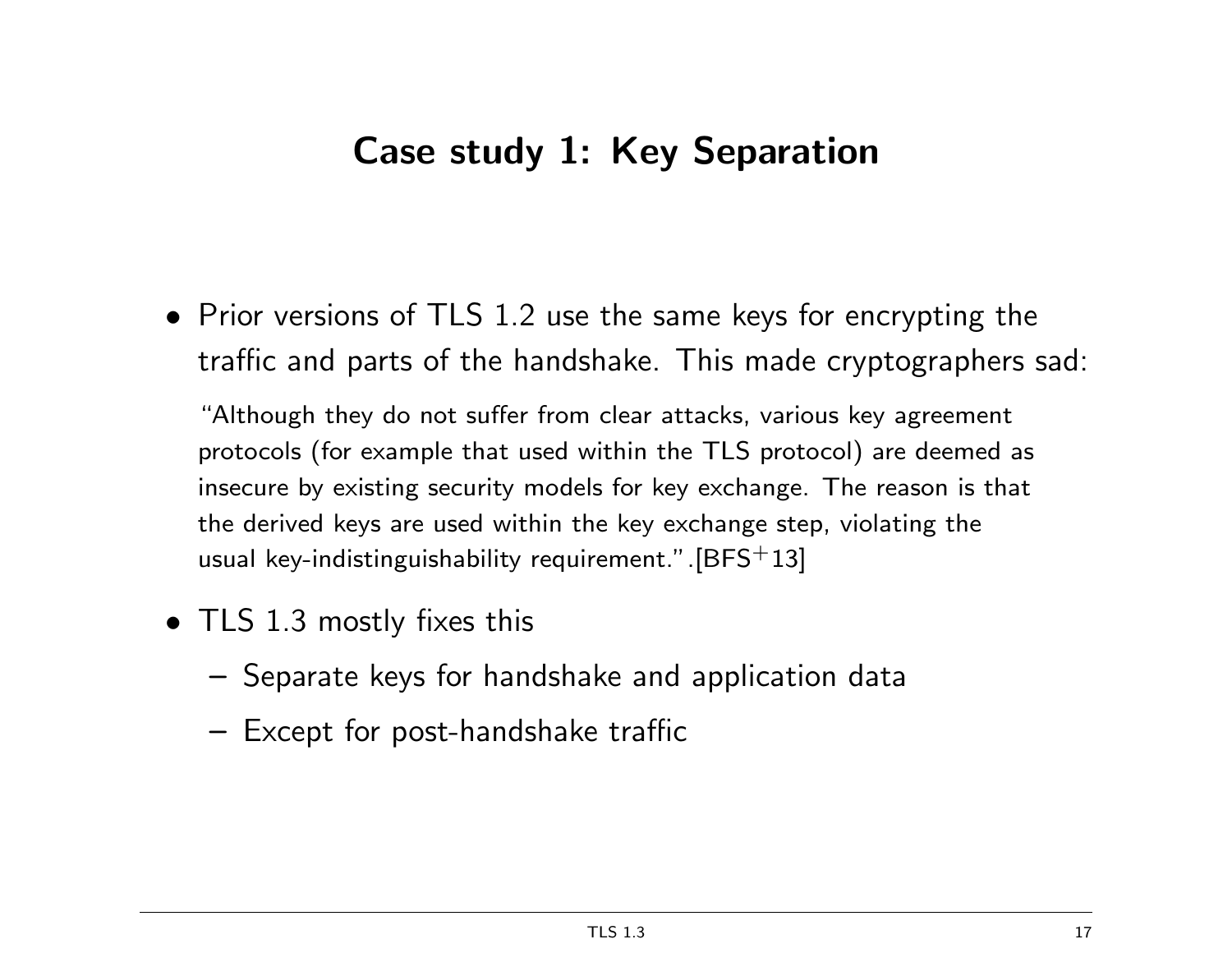# TLS 1.3 Key Usage

**Client** Server ClientHello [Random,  $g^c$ ] / → ServerHello [Random,  $g^s$ ] o Certificate,  $Sign(K_s,$  Handshake), Finished Application data o Finished / NewSessionTicket o Application data o /

- Same key used for application data and post-handshake traffic
	- This creates a problem for composability [DFGS16]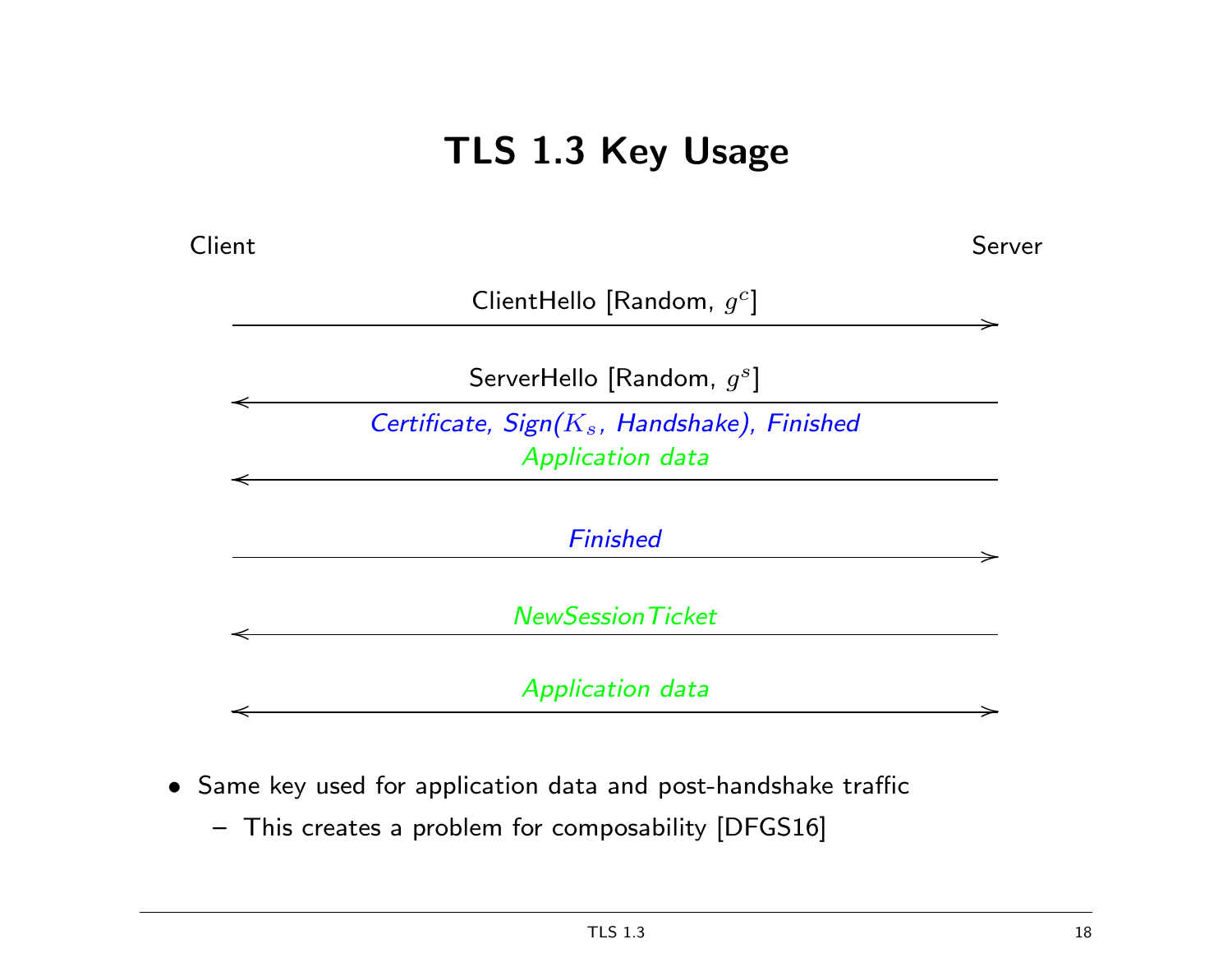

- Two keys in use concurrently
	- Handshake (or post-handshake)
	- Application
- How do I know which key is being used?
	- Trial decryption
	- Wrap handshake-encrypted messages in application keys
	- Restore the content type byte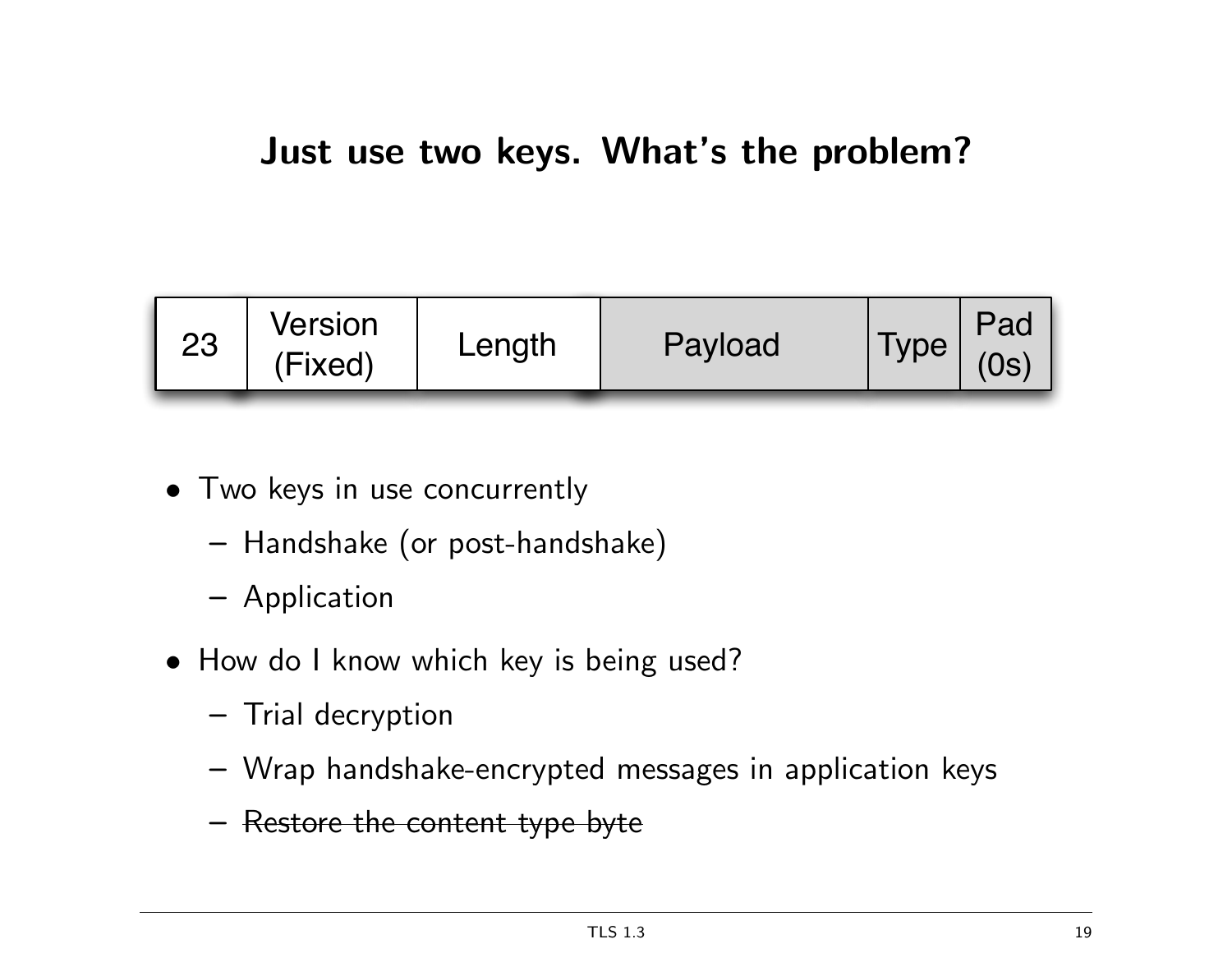#### Why not trial decryption?

- Seems like a good solution
	- But there are implementation problems
- Some TLS implementations decrypt in-place (or even more exotic things)
	- But AEAD decryption failure leaves you in an undefined state
	- And making a copy in advance is expensive
- Wrapping starts to look better...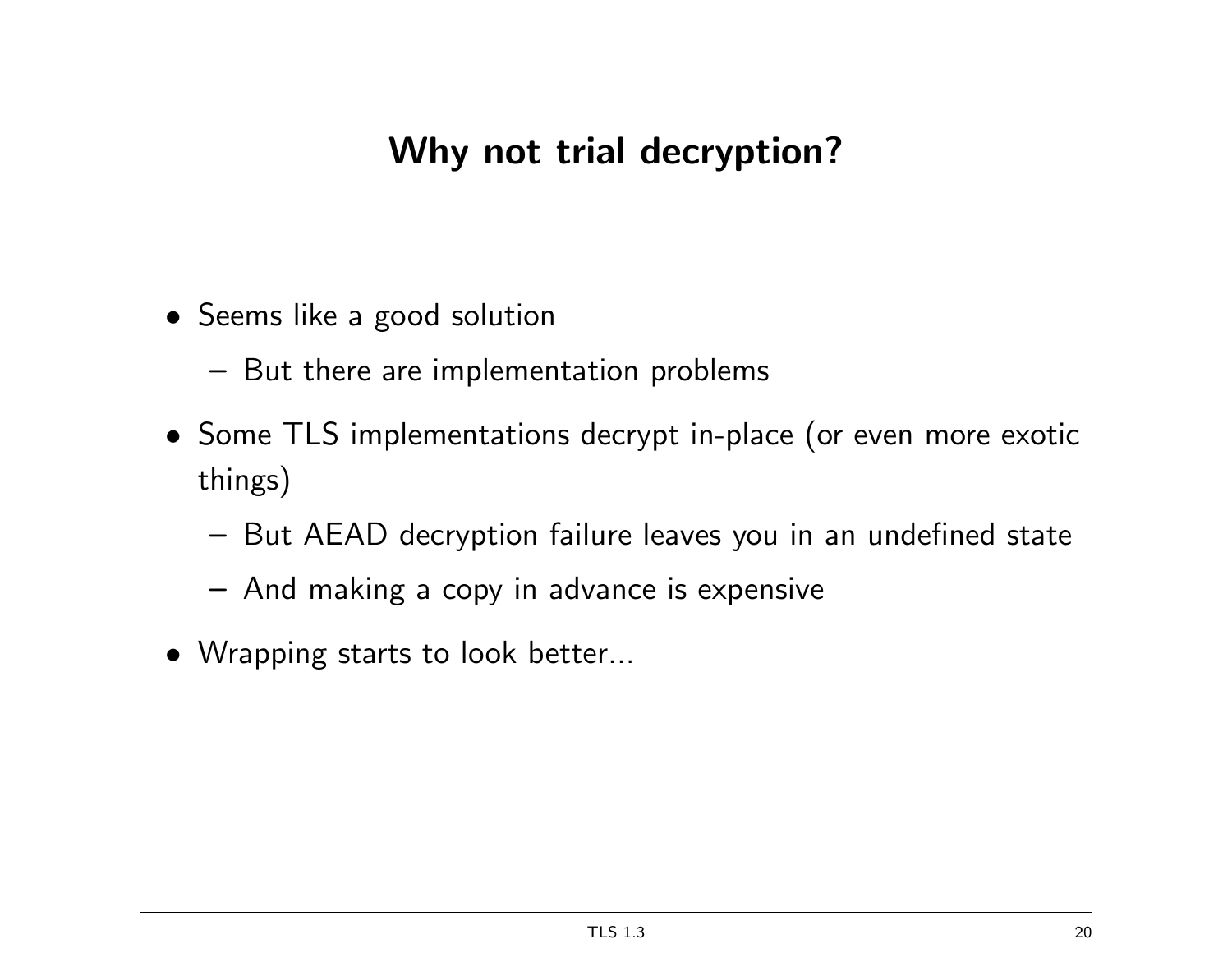### What about wrapping?

- You're still using *application* keys to encrypt *handshake* messages
	- So the application keys aren't indistinguishable with respect to those messages
- Of course you're already using the *application* keys to encrypt application traffic
	- So probably not that big a deal
- Fast work by Krawczyk, Doug Stebila, Björn Tackmann and others gave us an analysis for this case.
- IETF will probably go with wrapping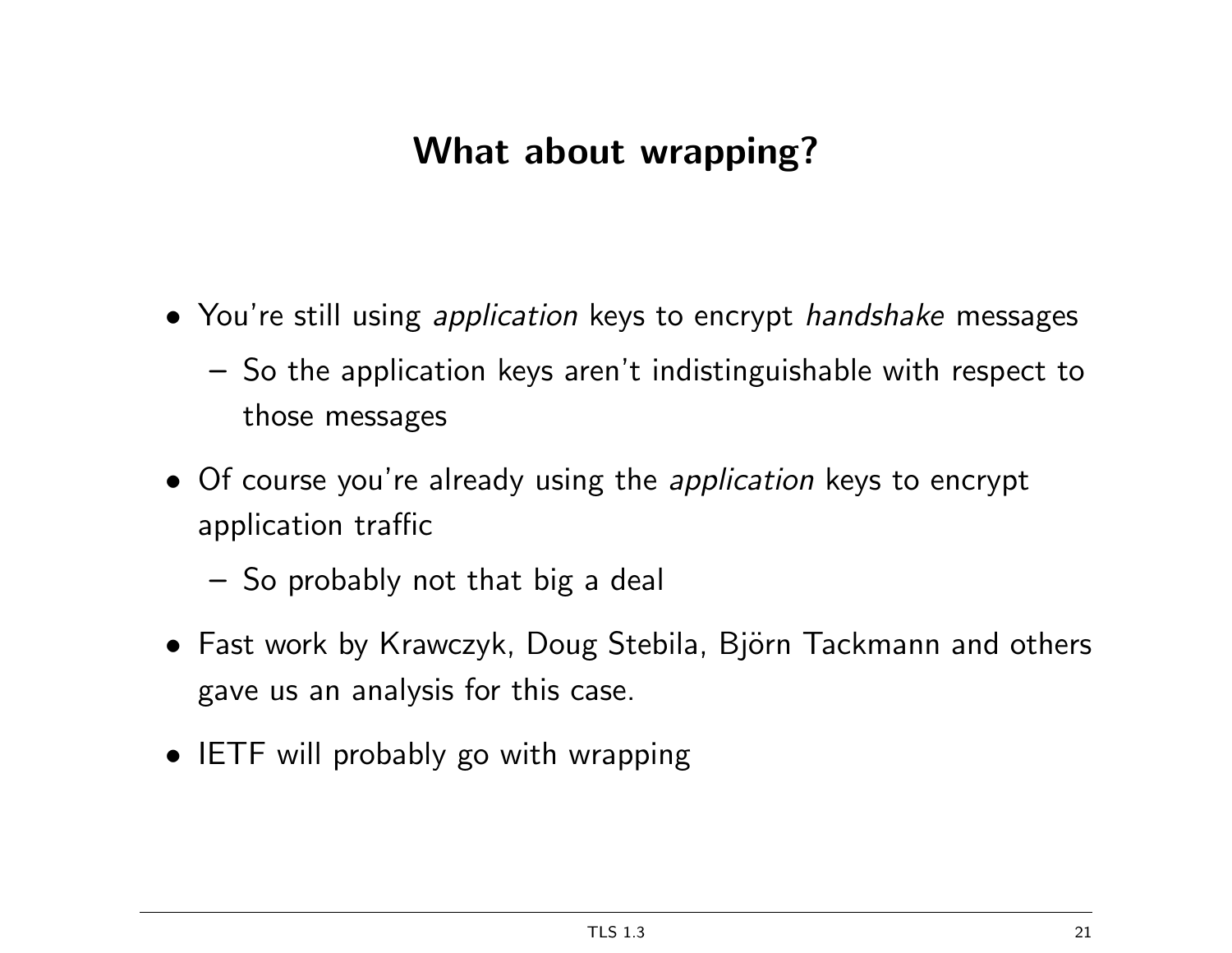#### Case study 2: PSKs and Client Authentication

- What happens when you combine PSK and post-handshake client auth?
- This is something you want to work
	- Idea is to add client authentication to "resumed" sessions
	- In TLS 1.2, this is done with renegotiation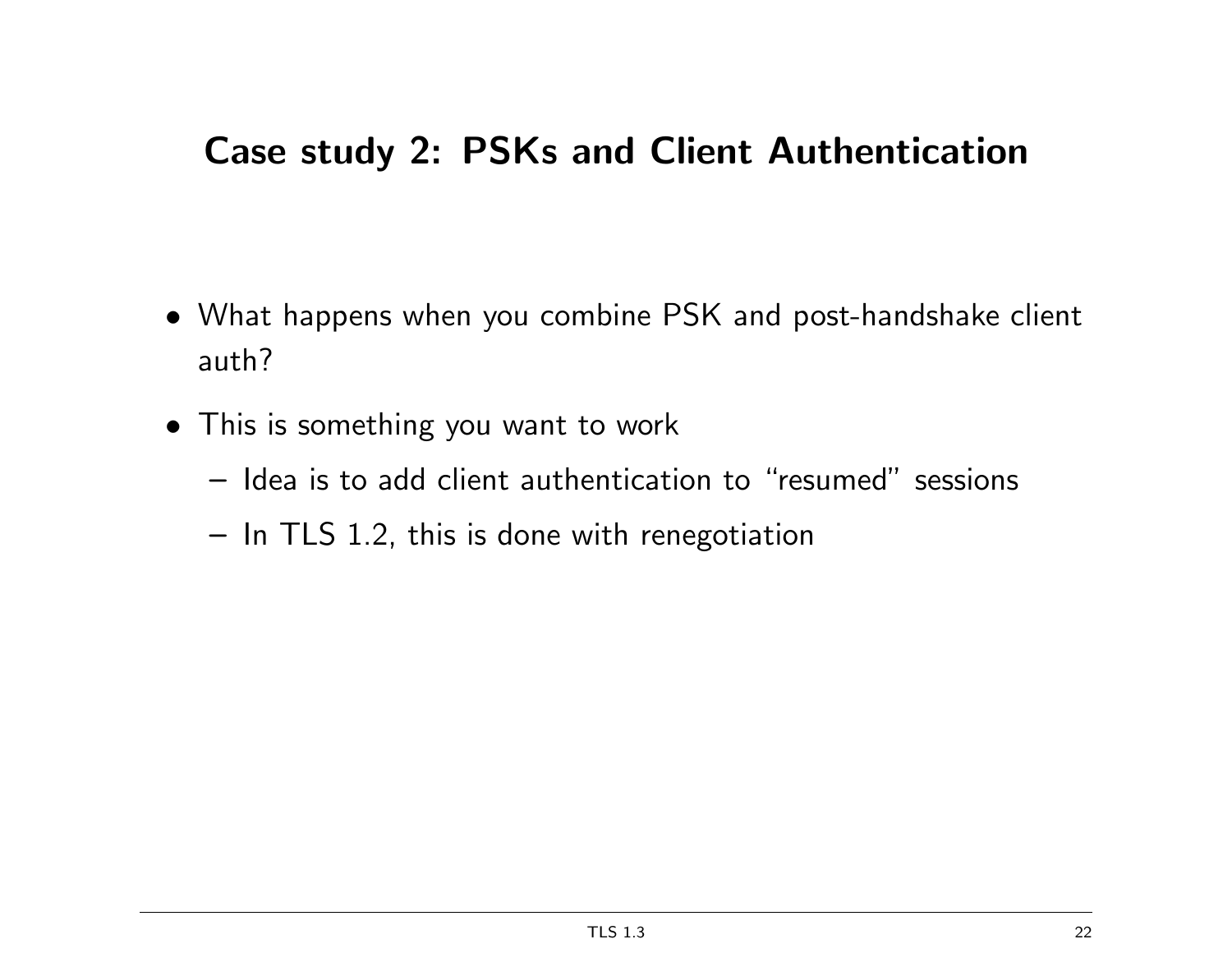#### Attack on Naive Design: Setup [CHvdMS]

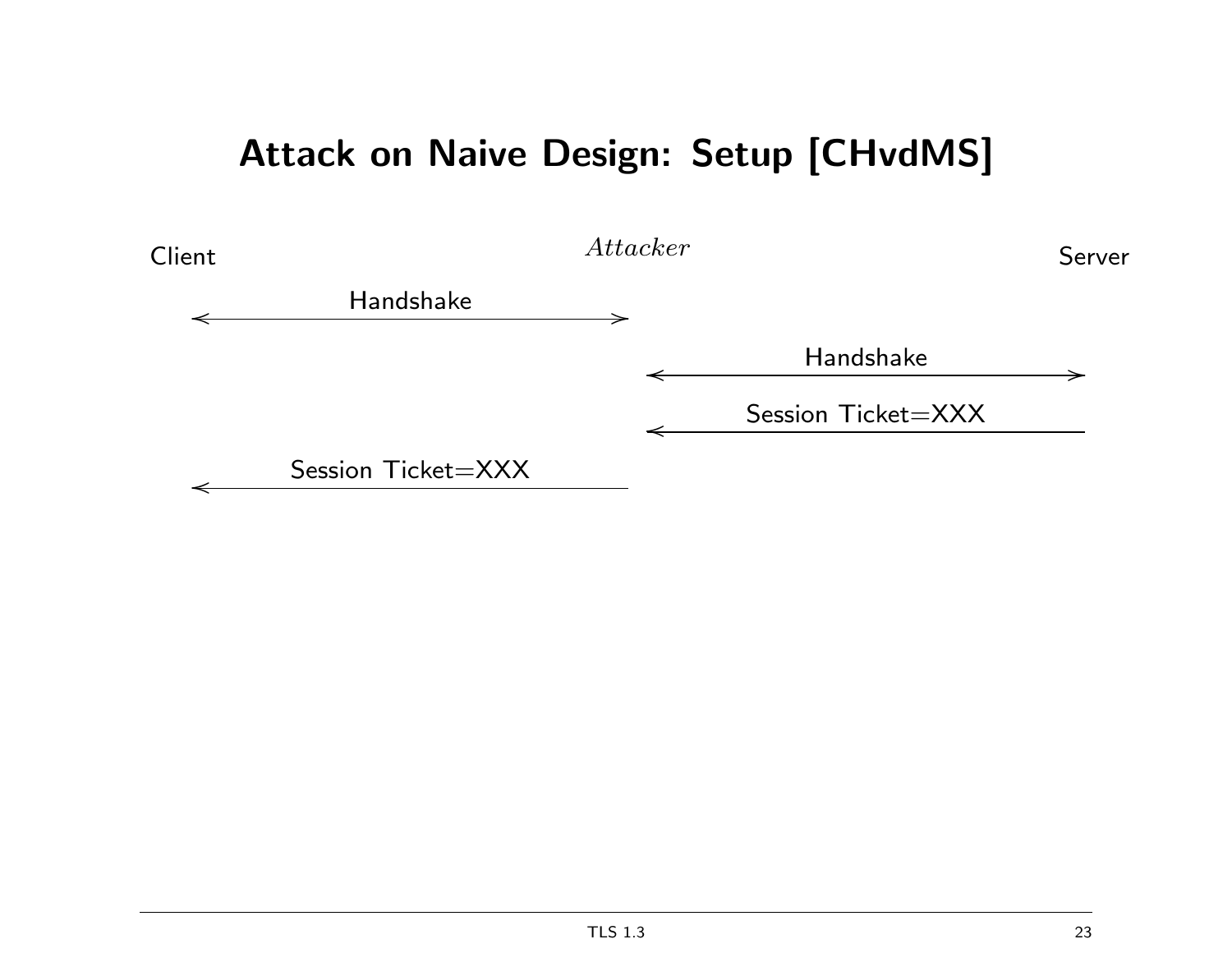#### Attack on Naive Design: Reconnect

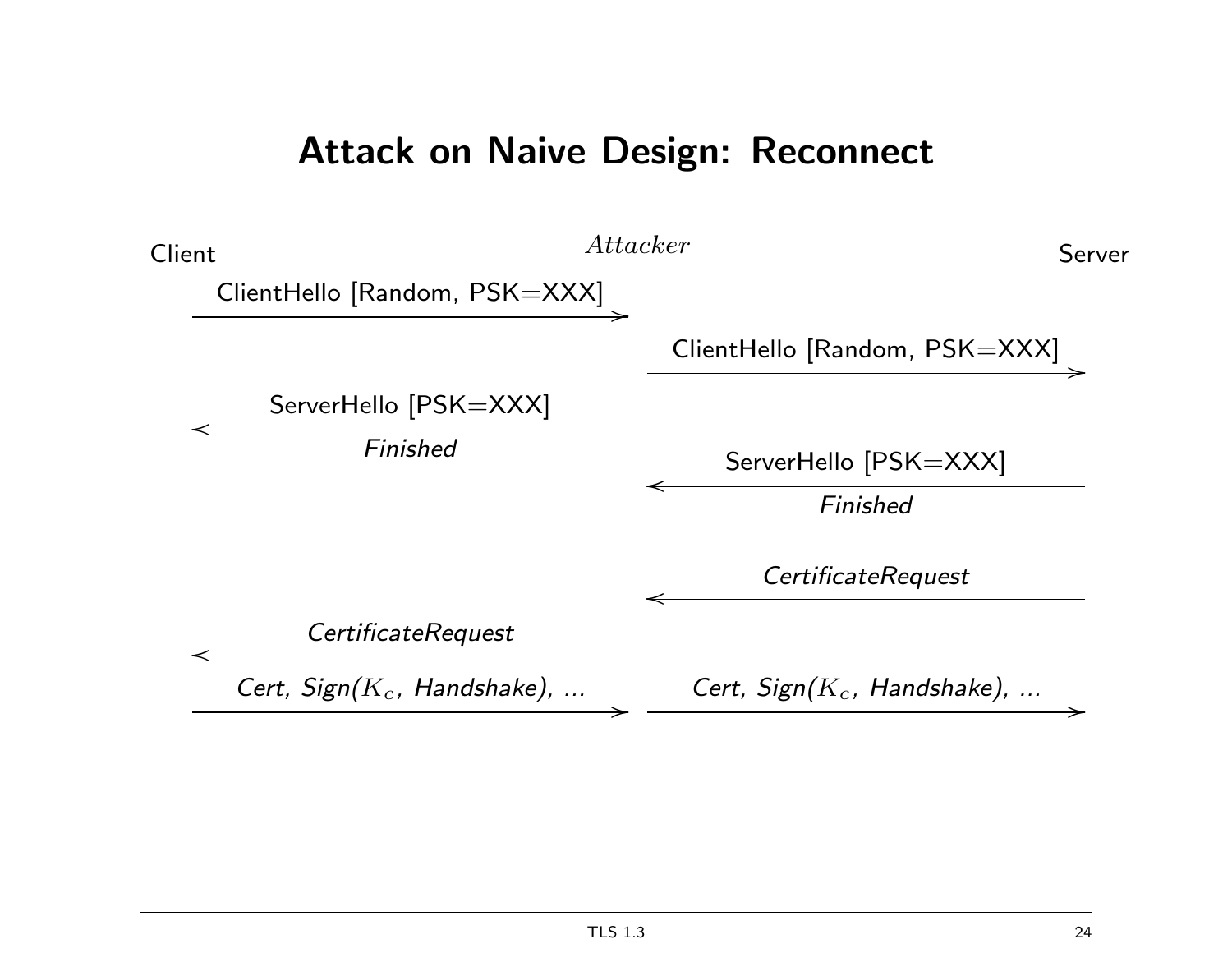# Analysis

- The question is exactly what you sign
- In draft-10, client signed the server cert but not the server MAC
	- Didn't include client auth with PSK
	- ... or post-handshake
- TLS 1.3 draft-12 includes server's cert and MAC
	- Which transitively includes the server's certificate
	- This reinforces this decision
- This result comes directly from formal analysis with Tamarin
	- This is good news!
	- Big thanks to Cas Cremers, Marko Horvat, Thyla van der Merwe, Sam Scott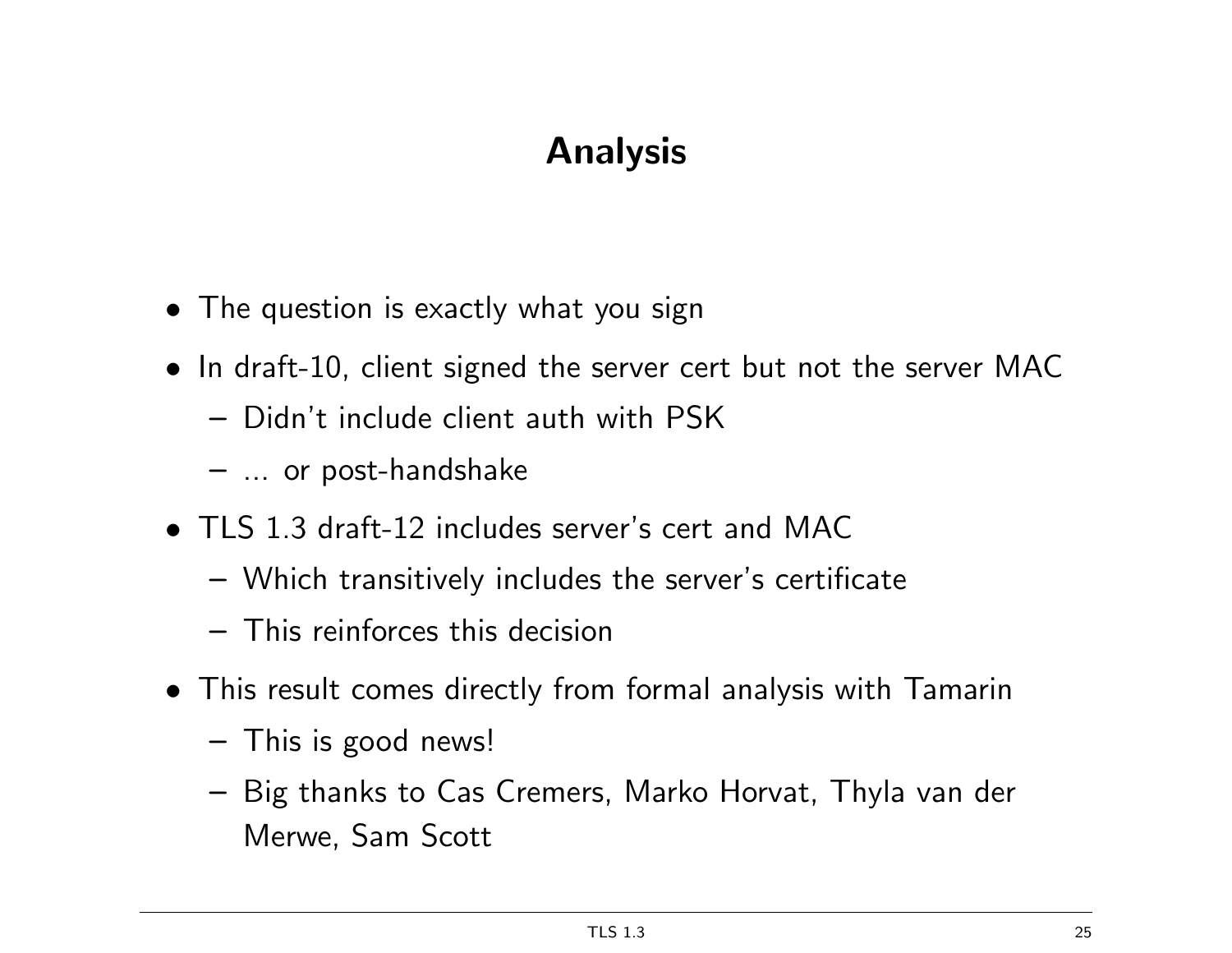#### Case Study 3: TLS 1.2 Renegotiation for Client Auth

ClientHello [Random]

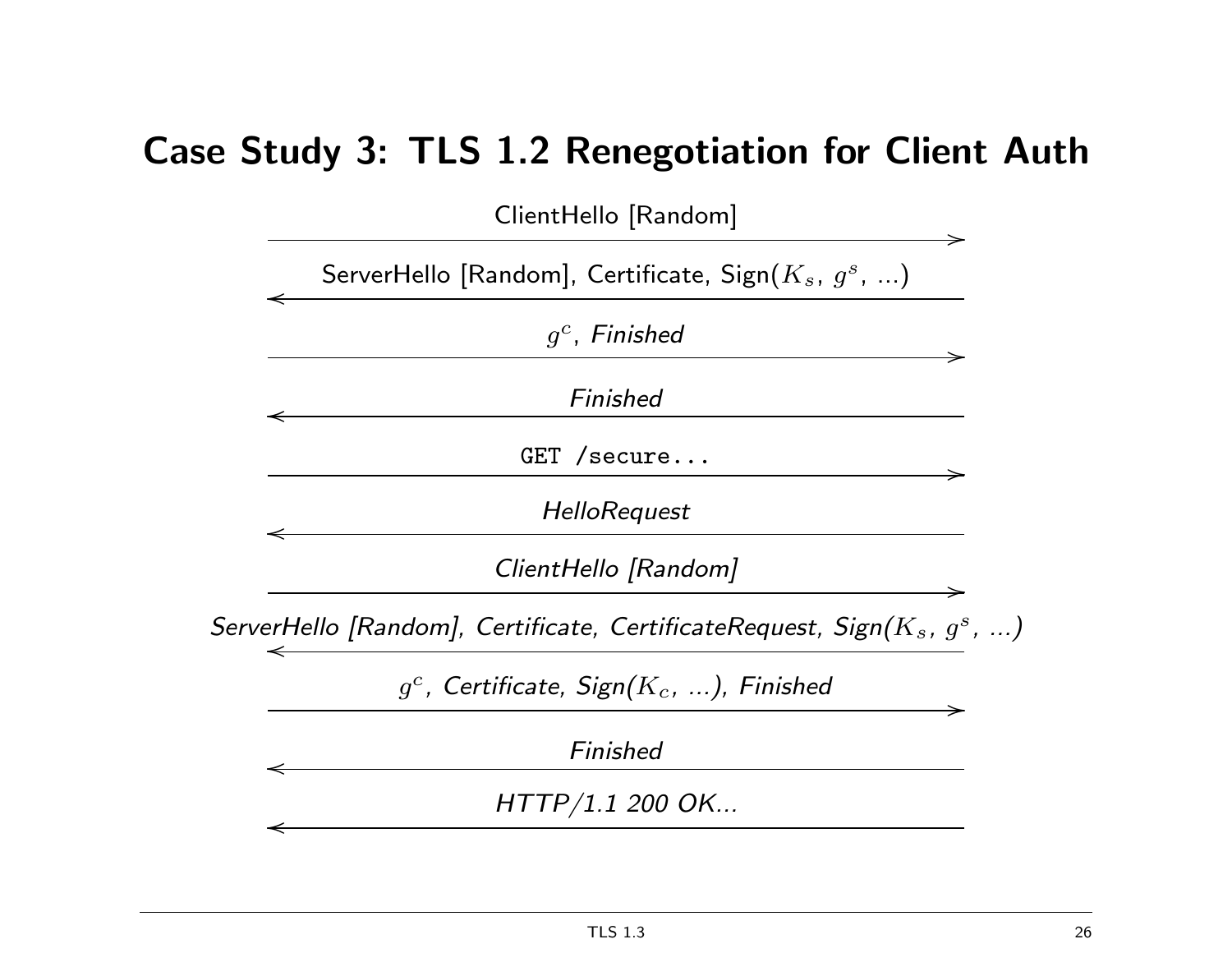#### Post-Handshake Client Auth

- We removed renegotiation
	- But that doesn't remove the need for post-handshake authentication
- Resolution: server can send CertificateRequest at any time
	- Client responds with "authentication block" (idea due to Bhargavan)
		- ∗ Certificate
		- ∗ Signature over the handshake through server's MAC
		- ∗ MAC over handshake + Certificate + Signature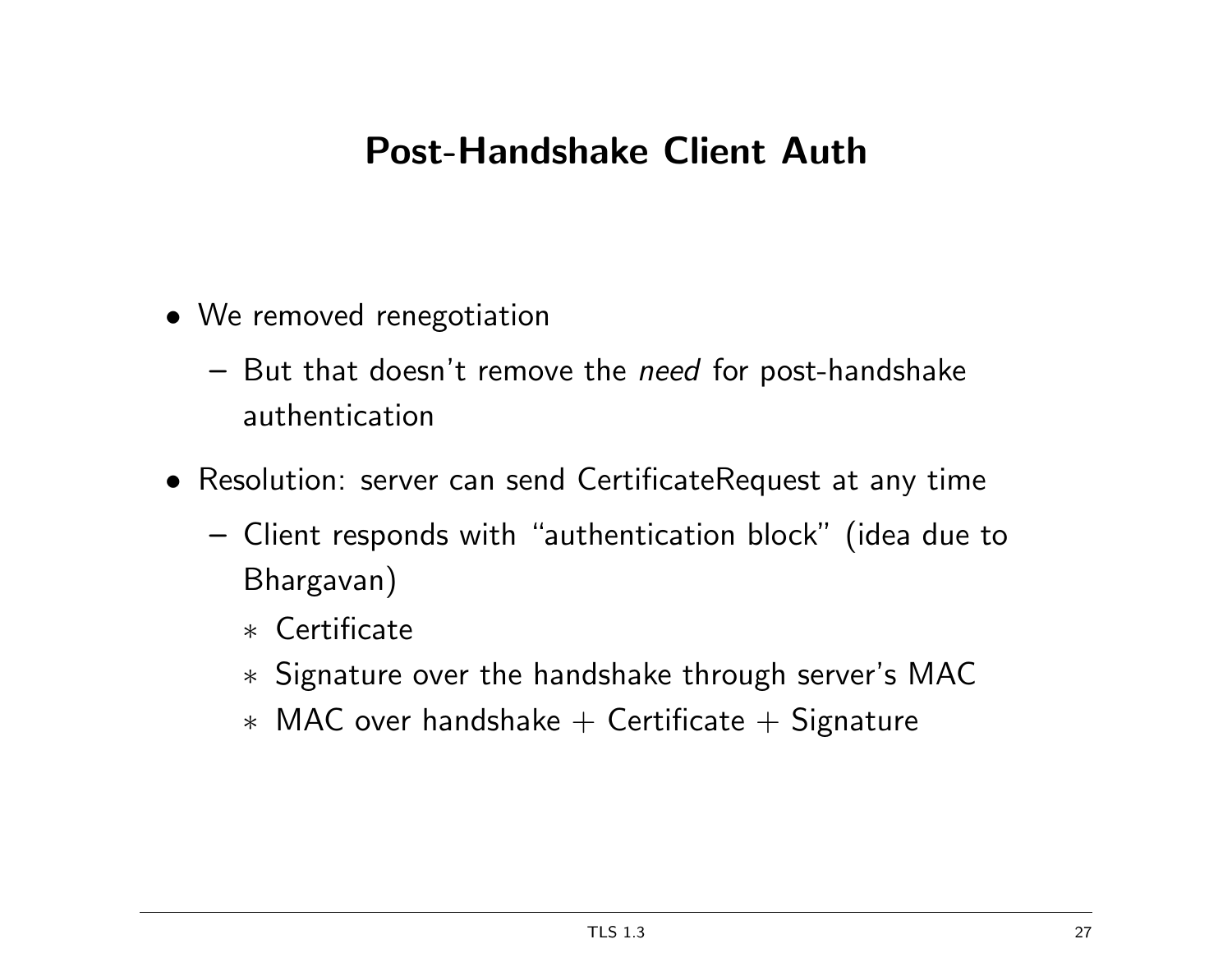| $0 - RTT$<br>mode | $\hat{\phantom{1}}$<br>$\mathbf v$ | ClientHello<br>+ ClientKeyShare<br>+ EarlyDataIndication<br>$(Certificate*)$<br>(CertificateVerify*<br>(Finished) // Note: new message. |                        |                                                                                                                                                                                       |         |
|-------------------|------------------------------------|-----------------------------------------------------------------------------------------------------------------------------------------|------------------------|---------------------------------------------------------------------------------------------------------------------------------------------------------------------------------------|---------|
|                   |                                    | (Application Data*)                                                                                                                     |                        |                                                                                                                                                                                       |         |
|                   |                                    |                                                                                                                                         |                        | ServerHello<br>ServerKeyShare*<br>{EncryptedExtensions}<br>{CertificateRequest*}<br>{ServerConfiguration*}<br>${Certificate*}$<br>{CertificateVerify*}   Server Auth.<br>{Finished} v |         |
| $1 - RTT$         |                                    | <sup>2</sup> {Certificate*}                                                                                                             |                        |                                                                                                                                                                                       |         |
| Client            | $\mathbf{L}$                       | {CertificateVerify*}                                                                                                                    |                        |                                                                                                                                                                                       |         |
| Auth              |                                    | {Finished}                                                                                                                              | $------&$              |                                                                                                                                                                                       |         |
|                   | $\mathbf v$                        | [Application Data]                                                                                                                      | <-------><br><-------- | [Application Data]<br>[CertificateRequest]                                                                                                                                            |         |
|                   |                                    | [Certificate]                                                                                                                           |                        |                                                                                                                                                                                       | Post-HS |
|                   |                                    | [CertificateVerify]                                                                                                                     |                        |                                                                                                                                                                                       | Auth.   |
|                   |                                    | [Finished]                                                                                                                              | -------->              |                                                                                                                                                                                       | v       |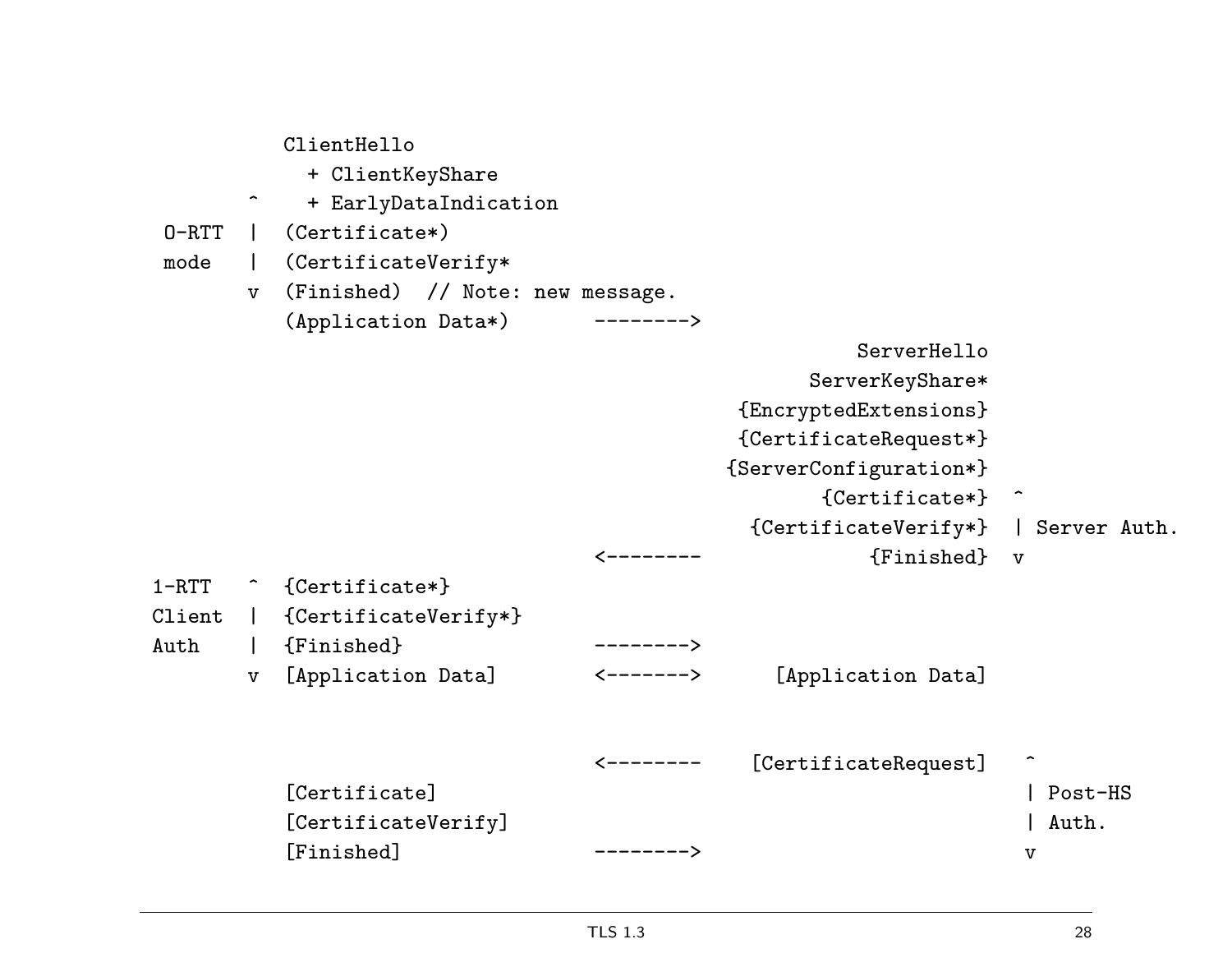# **Status**

- Consensus on approach for nearly all issues at IETF 95 (Buenos Aires)
	- draft-13 in preparation now (target: next week); should be ready for analysis
	- Target: last call before IETF 96 (Berlin) in July
- Multiple partially interoperating implementations
	- NSS, Mint, ProtoTLS, nqsb, miTLS
- "TRON 2" meetup and interop event at Oakland
- Follow along: https://github.com/tlswg/tls13-spec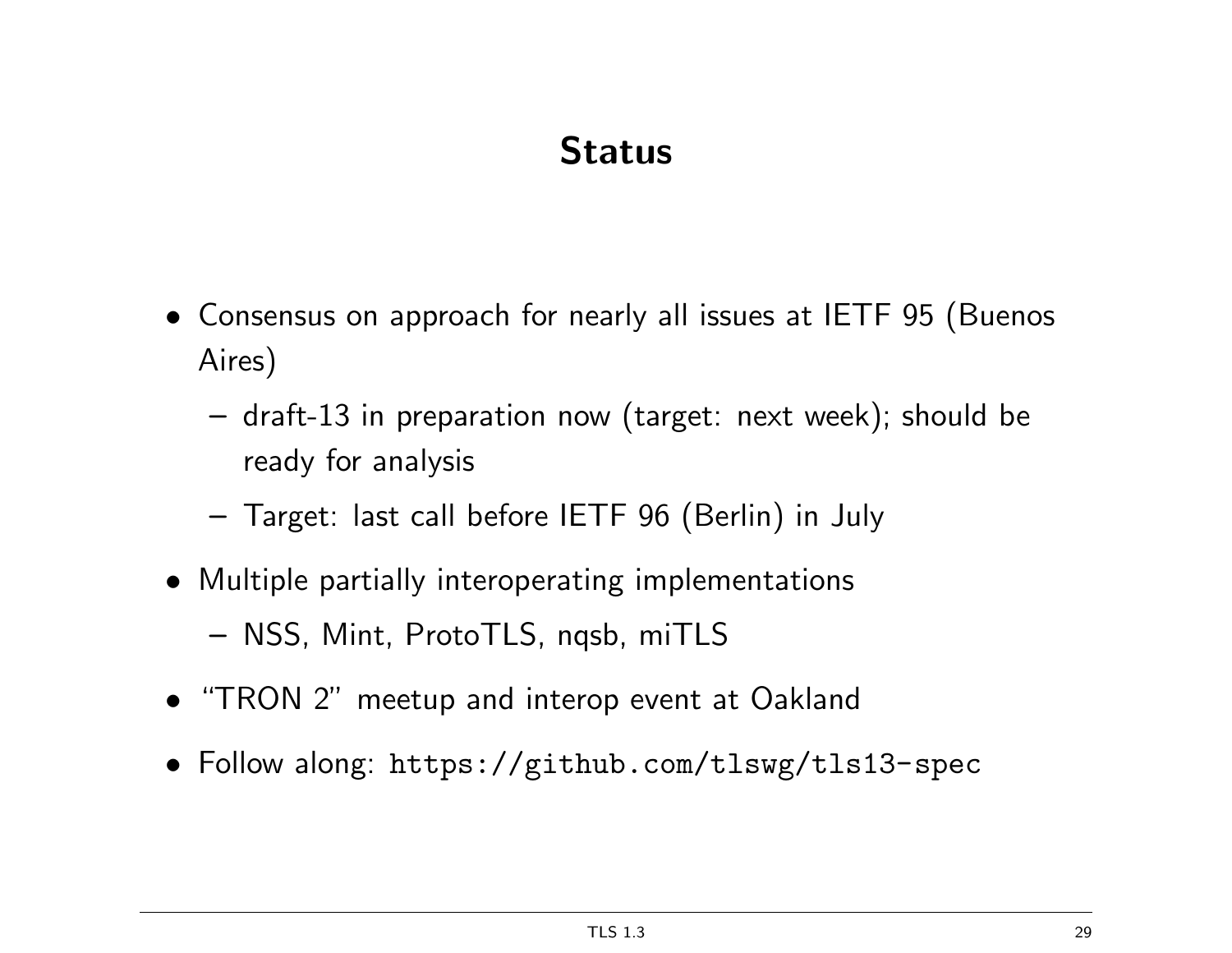#### Implementation Status

| Name       | Language   | <b>ECDHE</b>   | <b>DHE</b> | <b>PSK</b> | 0-RTT  |
|------------|------------|----------------|------------|------------|--------|
| <b>NSS</b> | $\subset$  | Yes            | No         | Yes        | $Yes*$ |
| Mint       | Go         | Yes            | Yes        | Yes        | Yes    |
| nqsb       | OCaml      | N <sub>o</sub> | Yes        | <b>Yes</b> | No.    |
| ProtoTLS   | JavaScript | Yes            | Yes        | Yes        | Yes    |
| miTLS      | $F*$       | Yes            | Yes        | Yes        | 777    |

- NSS interops with Mint and ProtoTLS
	- NSS 0-RTT in unintegrated branch
- ProtoTLS interops with nqsb
- Other combinations untested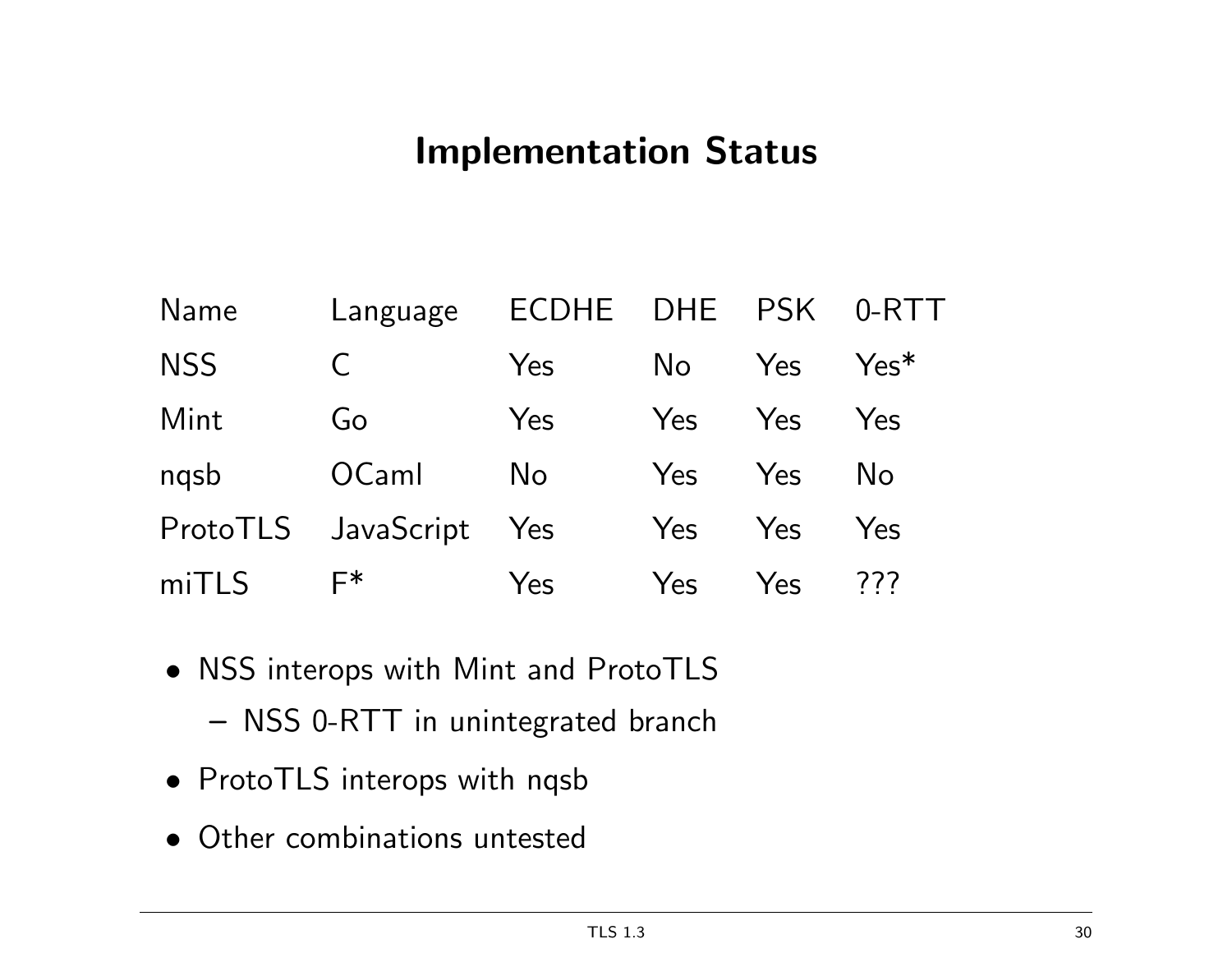# Questions?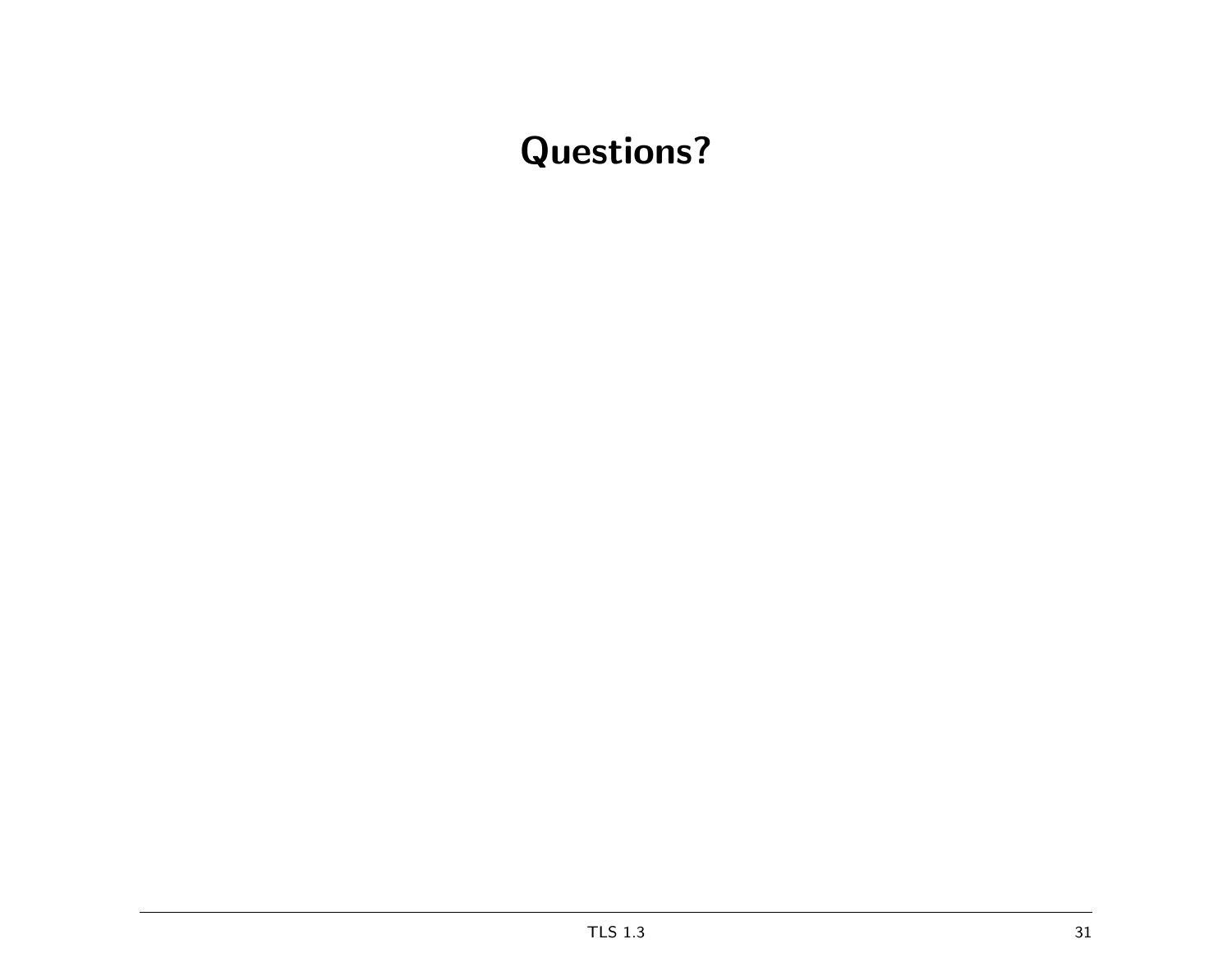# References

- [BFS<sup>+</sup>13] C. Brzuska, M. Fischlin, N. P. Smart, B. Warinschi, and S. C. Williams. Less is more: Relaxed yet composable security notions for key exchange. Int. J. Inf. Secur., 12(4):267–297, August 2013.
- [CHSvdM16] Cas Cremers, Marko Horvat, Sam Scott, and Thyla van der Merwe. Automated Analysis and Verification of TLS 1.3: 0- RTT, Resumption and Delayed Authentication. In Security and Privacy (SP), 2016 IEEE Symposium on. IEEE, 2016. (to appear).
- [CHvdMS] Cas Cremers, Marko Horvat, Thyla van der Merwe, and Sam Scott. Revision 10: possible attack if client authentication is allowed during PSK. https://www.ietf.org/ mail-archive/web/tls/current/msg18215.html.